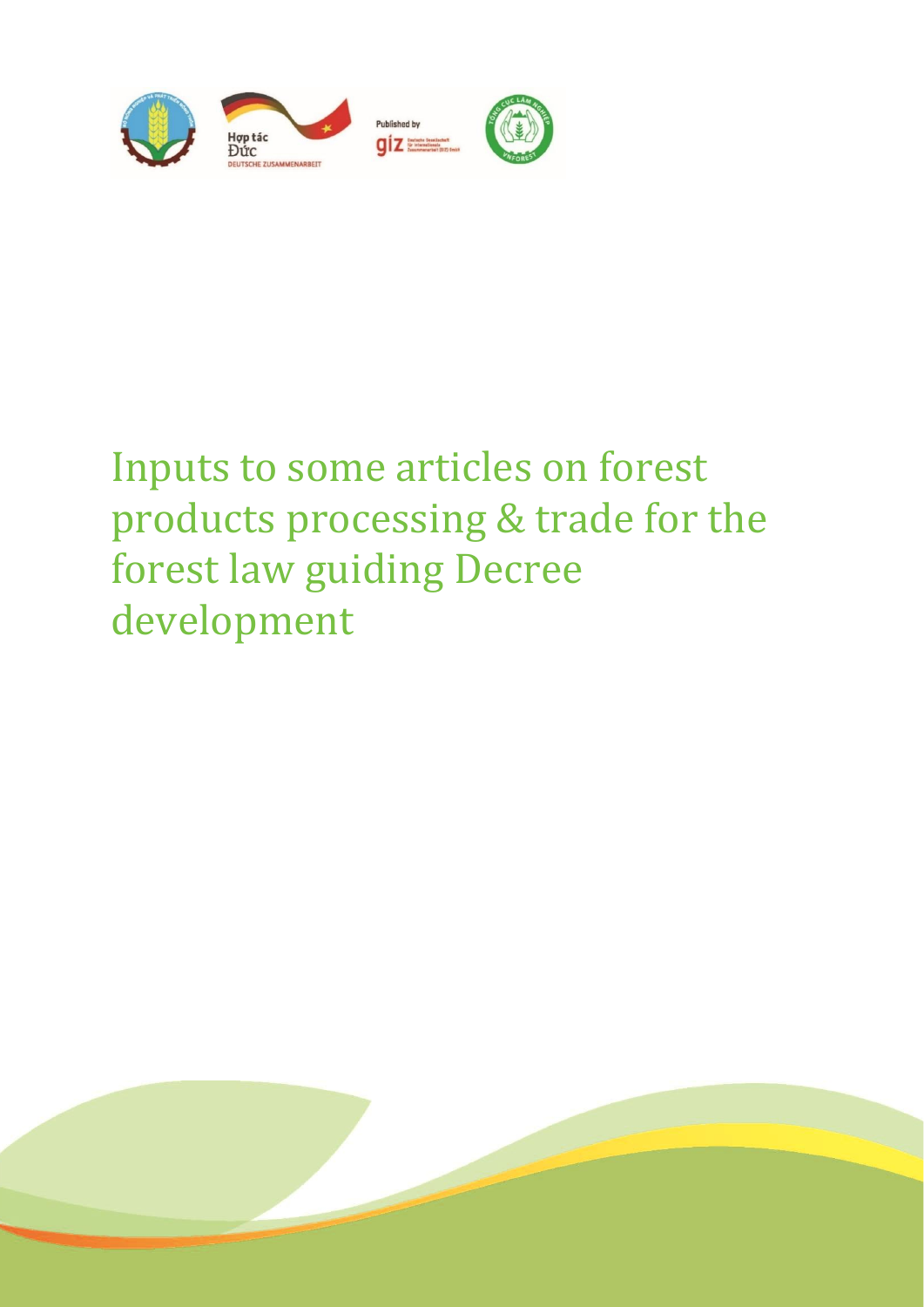**Imprint**

**Published by the** Deutsche Gesellschaft für Internationale Zusammenarbeit (GIZ) GmbH

### **Registered Offices**

Bonn and Eschborn, Germany Programme on Conservation, Sustainable Use of Forest Biodiversity and Ecosystem Services in Viet Nam

As of 2018

### **Responsibility**

Anja Barth Chief Technical Advisor

### **Disclaimer**

The findings, interpretations and conclusions expressed in this document are based on information gathered by GIZ and its consultants, partners and contributors. They do not represent the views of GIZ nor BMZ.

Neither GIZ nor BMZ guarantee the accuracy or completeness of information in this document, and cannot be held responsible for any errors, omissions or losses which result from its use.

### **On behalf of the**

German Federal Ministry for Economic Cooperation and Development (BMZ)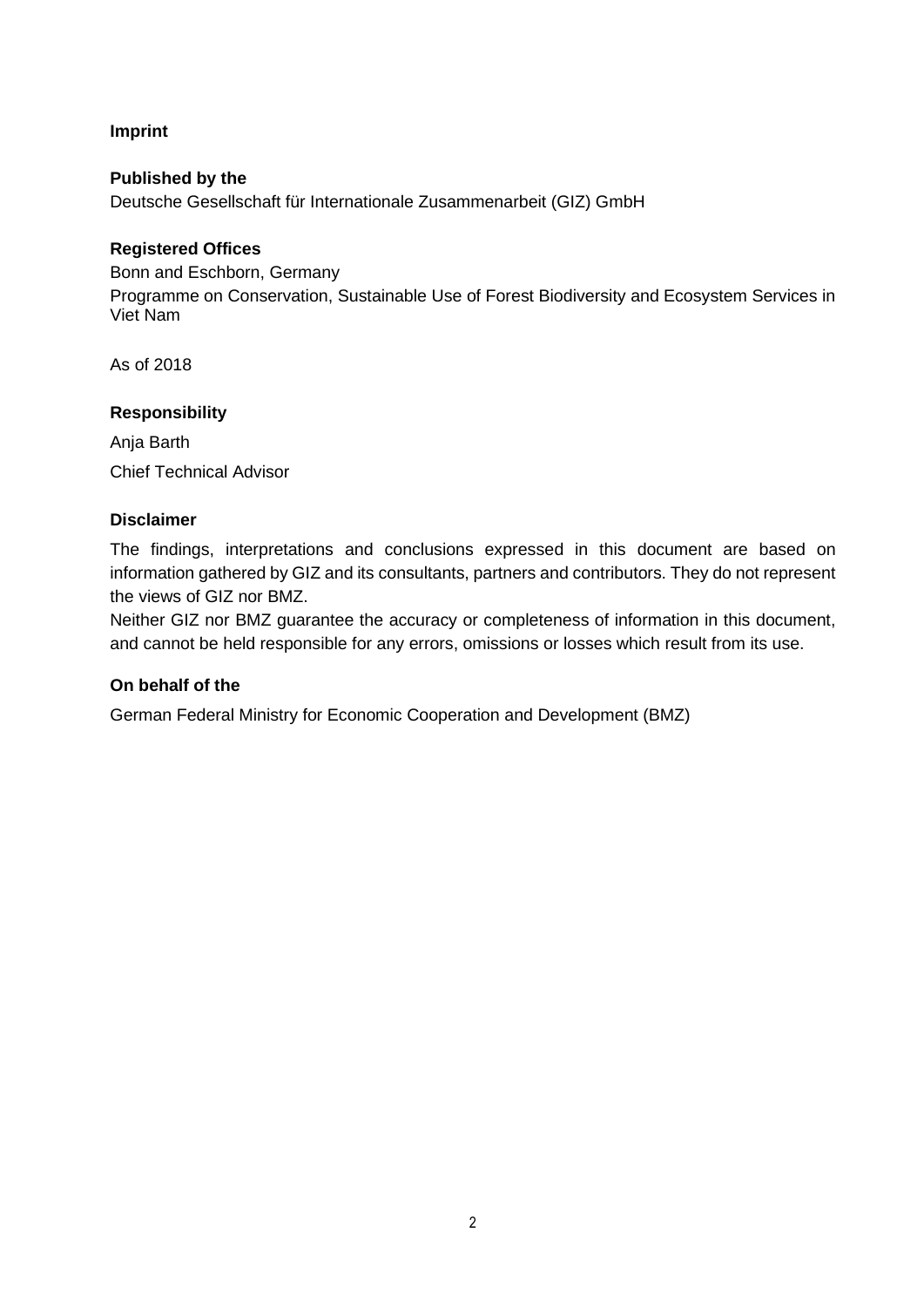### ABBREVIATIONS

|             | VPA FLEGT Voluntary Partnership Agreement on Forest Law Enforcement, Governance and |
|-------------|-------------------------------------------------------------------------------------|
| Trade       |                                                                                     |
| <b>EUTR</b> | European Union Timber Regulation                                                    |

- MARD Ministry Agriculture and Rural Development
- VNFOREST Viet Nam Administration of Forestry
- PPC Provincial People Committee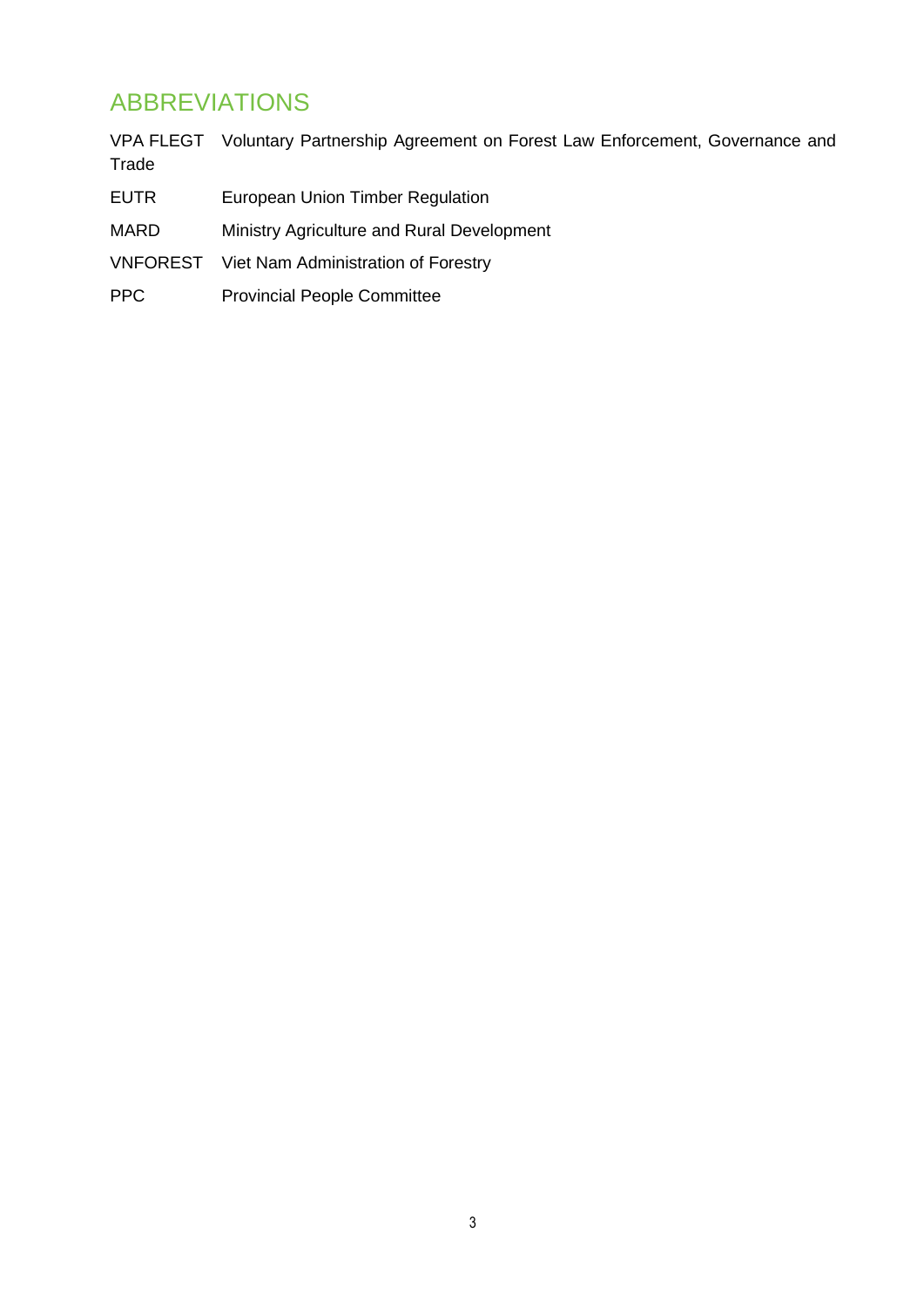## INPUTS TO SOME ARTICLES ON FOREST PRODUCTS PROCESSING & TRADE FOR THE FOREST LAW GUIDING DECREE DEVELOPMENT

### I. BACKGROUND AND RATIONALE

The Law on Forest Protection and Development No. 29/2004/QH11 was adopted by the National Assembly at the  $6<sup>th</sup>$  plenum of the XI tenure, the Law took effect from May 1<sup>st</sup> 2005. This is the legal documents of highest level for implementation legal provisions, policies that aim for protection and development of forests towards a forestry of which the management objective is for people, with the engagement of multiple economic sectors and which evolved from a mainly State owned forestry; forestry economy mainly depended on harvesting, use of natural forests to protection, restoration of natural forest and plantation of new forests, forestry economic development is attached to protection of ecological environment, national defence and social security.

Although a number of important result and achievement were witnessed, but to date, the Law on Forest Protection and Development reveals itself many shortcomings, limitations in forest protection, which resulted in forest quality and forest area degradation, unceasing and increasingly complicated situation of forest land encroachment, forestry production is defragmented, forestry production and businesses gain low effectiveness, timber and forest products processing industry remain tattered, technologies applied are outdated, productivity and added value remains low, the sector's contribution to the country economy is disproportionate to its capacity.

In the context where agricultural production in general and forestry production in particular has extensively integrated with the international economy over the past years, that many forest products has become important produces contributed to income of the domestic economy, in the meantime, step by step the role, position and potential of the timber and forest products processing industry of Viet Nam in the world's map of timber processing has been affirmed. That the timber exportation turnover has soared dramatically over the past year, from VND 4.4 billion in 2010 to USD 7.3 billion in 2016 and expectedly will reach USD 8 billion in 2017 has affirmed the sector's great development and also requires that the sector's contribution in the country development to be recognized.

However, recognization of significant contribution of forest products processing and trade has yet been reflected appropriately in the current legal documents. Especially, this is even much limitedly stipulated in the Law on Forest and Protection.

In order to meet the increasingly expectation of the society to the forestry sector, specific provisions are especially needed, as well as powerful, feasible enough policies and mechanisms in order to unceasingly push up forwards the timber processing industry development, the Government has agreed upon consulting with the Standing Committee of the National Assembly on amendment of the 2004 Law on Forest Protection and Development in order to ensure that during the movement and evolution of the society, new ideas are well apprehended, irrelevant contents are corrected based on lessons learnt from the practice of management during the implementation process.

Being one of the important contents in the forestry production chain, forest products processing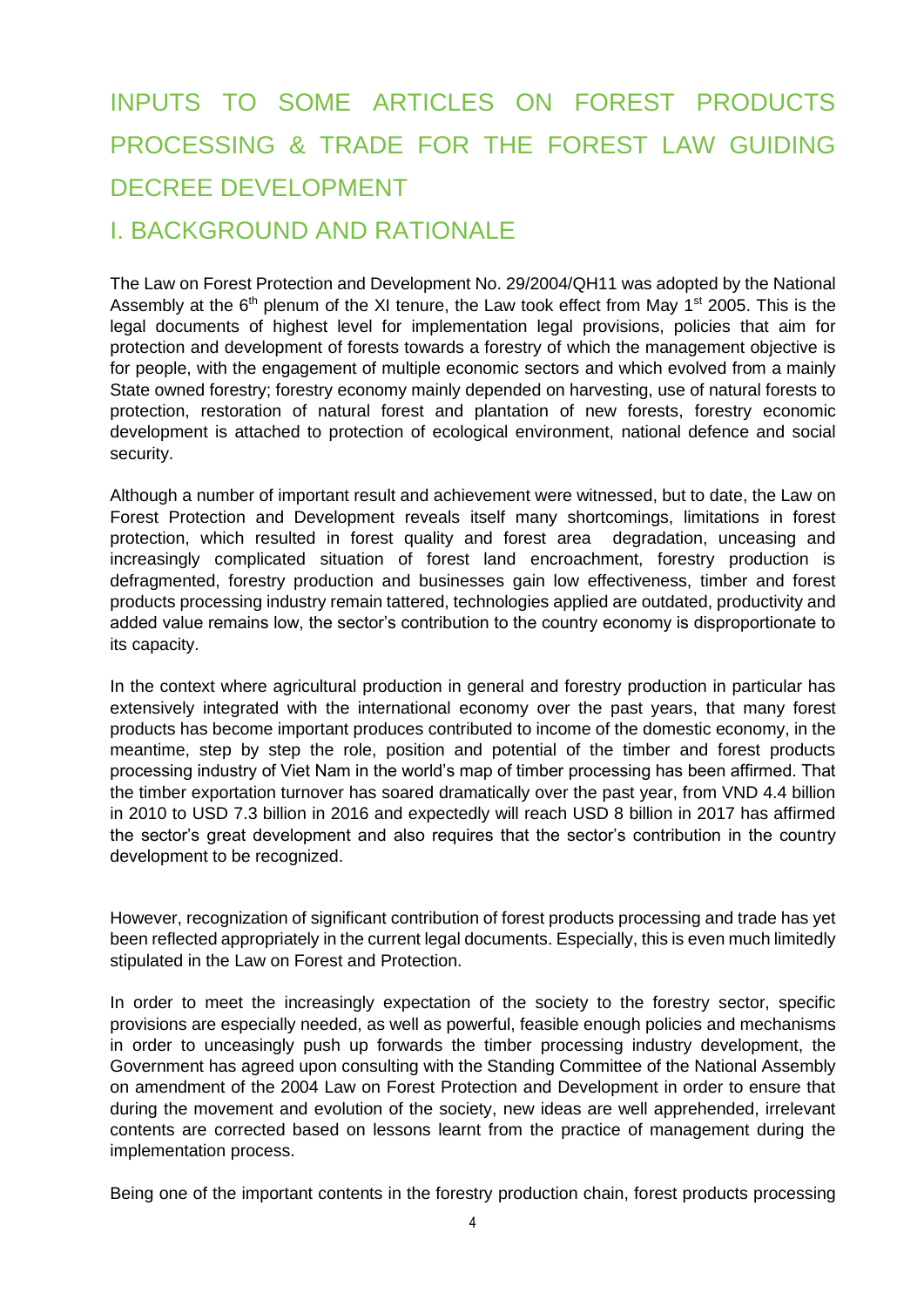and trade industry plays an extremely important role in creating the sector value. Over the past few years, legal basis for the timber and forest products processing and trade mainly has depended on and been synchronized with the common policies and mechanisms accommodating the development of the processing and trade industry in the whole country and trade related provisions in domestic and international legal framework. However, with the coming into being of the amended Law on Forest Protection and Development (Law on Forestry), specialized mechanisms, policies for promotion and development of the timber, forest products processing and trade need to be considered, in order to ensure the harmonization, consistency to the current provisions in the domestic legal framework and international commitment as well, in the meantime, to propose specialized mechanisms, policies (if any) in order to develop the legal system that secures the sector development along a value chain from plantation, management, protection, harvesting, processing and consumption of forest products in a close and effective manner.

With the support of the Project "Programme on conservation and sustainable use of forest biodiversity and ecosystems services in Viet Nam which is funded by the German Government via GIZ, the study on policy for development of forest products processing and trade was done by the author in order to propose mechanisms, policies to be stipulated in decrees guiding the implementation of the Forestry Law which is newly adopted by the National Assembly of the Socialist Republic of Viet Nam at the 4th plenum of the XIV tenure.

### 1.1. THE STUDY OBJECTIVE

To elaborate articles, clauses, points relating to forest products processing and trade in the Decree guiding the implementation of the Forestry Law, in the meantime, to justify the recommendations given.

### 1.2. SCOPE OF THE STUDY

Chapters, Articles Clauses relating to forest products processing and trade mentioned in the Law on Forestry.

### 1.3. STUDY METHODOLOGY

Preparation work: review, collect related documents (the Law on Forest Protection and Development and recently the Law on Forestry which is adopted by the National Assembly as of November 15th 2017, the Law on Investment, the Law on Enterprises, the Law on support to small and medium companies....) and bylaw documents which govern the forest products processing and trade.

- Study overall all available documents relating to forest products processing and trade.

- Conduct interview with stakeholders on shortcomings, causes and solutions in order to develop forest products processing and trade.

- Discuss with the relating expert team, managers and companies on limited points and orientation in development of the forest products processing and trade.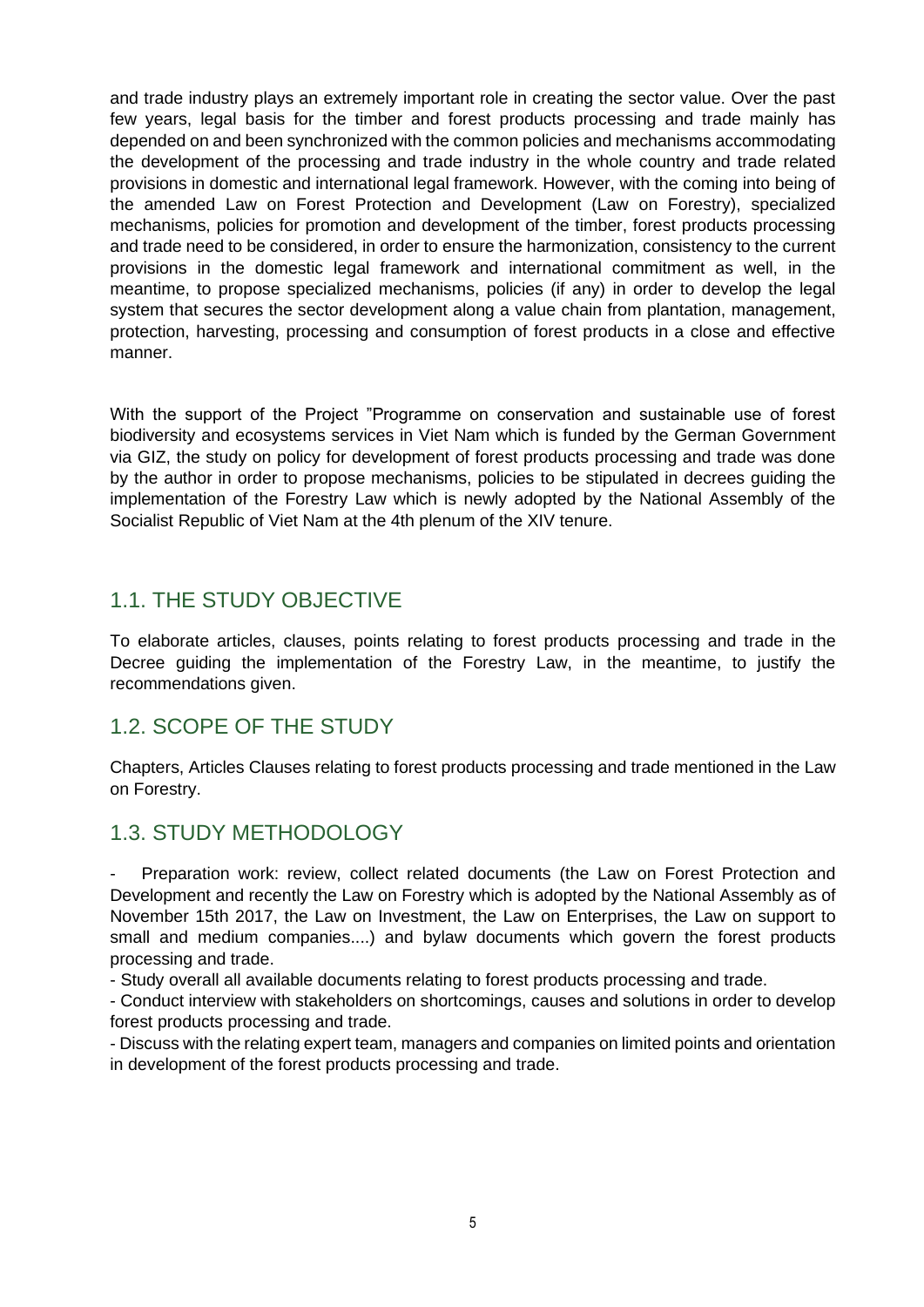- Synthesize the report and complete the report: the author shall complete the report based on acquired comments from stakeholders, experts, especially the Department of special use forests and protection forest management, Department of Legislation-Inspection and the standing team for the Forestry Law development.

### II. THE RESULT OF REVIEW FOREST PRODUCTS PROCESSING AND TRADE RELATED PROVISIONS AND IMPLEMENTATION THEREOF

2.1. REGARDING PROMULGATION OF LEGAL DOCUMENTS AND IMPLEMENTATION OF MECHANISMS, POLICIES ON MANAGEMENT OF FOREST PRODUCTS PROCESSING AND TRADE

- The Law on Labour that was amended in 2012, has come into effect since 01/01/2013;
- The 2014 Law on Land that has come into effect from January 1<sup>st</sup> 2015;
- The 2004 Law on Forest Protection and Development, the Forestry Law that were adopted by the National Assembly on November 15<sup>th</sup> 2017, shall come into effect from January 1<sup>st</sup> 2019;
- The 2008 Law on Value Added Tax;
- The 2005 Law on Importation, Exportation tax;
- The Law on Enterprises that was adopted by the National Assembly in 2014, has come into effect from July 1<sup>st</sup> 2015 (promulgated at Decision 68/2014/QH13 dated November 26<sup>th</sup> 2014);
- The Law on Investment that was adopted by the National Assembly in 2014, has come into effect from January 1<sup>st</sup> 2015 (promulgated at Decision 67/2014/QH13 dated November 26<sup>th</sup> 2014);
- The 2017 Law on Support for Small and Medium Enterprises;
- Decree 55/2015/ND-CP dated June 9<sup>th</sup> 2015 of the Government on credit policy for agriculture and rural development;
- Decree 210 /2013/ND-CP dated December 19<sup>th</sup> 2013 of the Government on the policy incentivizing companies to invest in agriculture and rural development;
- Decree 218/2013/ND-CP dated December 26<sup>th</sup> 2013 of the Government detail and guide the implementation of the Law on Enterprise Income Tax;
- Resolution 30a/2008/NQ-CP dated August 27<sup>th</sup> 2008 of the Government
- Decree 210/2013/ND-CP dated December 19<sup>th</sup> 2013 of the Government on the policy incentivizing companies' investment in agriculture, rurality
- Decision 38/ 2016/QD-TTg, dated September 14<sup>th</sup> 2016 of the Government on promulgation of some policies on forest protection, development and investment in infrastructure, commissioning public services to agro-forestry companies

### 2.2. AN OVERVIEW OF FOREST PRODUCTS PROCESSING AND TRADE SITUATION IN VIET NAM

At the moment, Viet Nam is home of some 12,000 timber processing and forest products trading facilities, out of them, about 8,000 are small establishments, of 4,000 timber and forest products processing and trade, 3,000 are timber processing companies which are categorized as follows: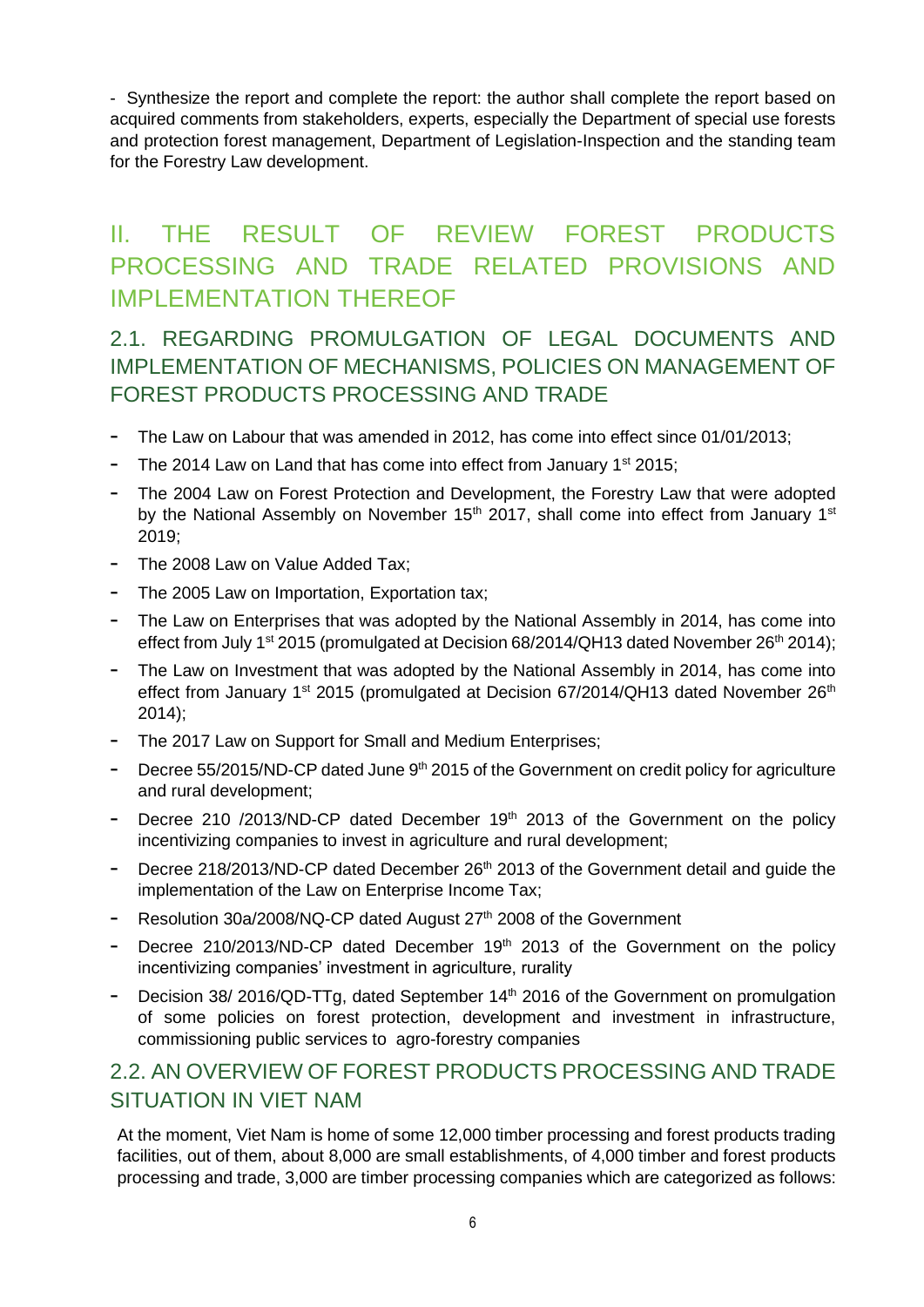- Economic sector-based structure: private companies accounts for 82%; FDI companies: 14%; State owned companies: 4%.
- Investment scale-based structure: companies with <1,000 capital accounts for 16%; from 1-5 billion: 48%; from 5- 10 billion: 13%; from 10 – 15 billion: 16%; from 50 – 200 billion: 5%; >200 billion is 2%.
- Competence, equipment, technology based structure: small size, with rudimental equipment (more than 1,600 establishments, companies) accounts for 53%; the remaining includes 1,400 establishments, companies (out of those, nearly 1,000 are owned by domestic organizations and individuals and more than 400 are FDI ones) of which equipment and technology applied are at the average good level in the world.

### **\* Timber and timber products exportation**

The timber processing industry is integrating in depth and in width into the world's market. Viet Nam's timber products are being consumed in over 100 countries and territorial areas (Phuc Xuan To and all, 2016). In 2016, exportation turnover of the whole industry reached USD 7,23 billion, increased about 5% in comprison with that of 2015 and about 15% in comparison with that of 2014.

In 2016, the timber processing ranked the 6th in terms of turnover among the country's exportation categories (According to statistics 1/2007 of the Viet Nam Customs). On the world exportation map, Viet Nam is at the moment the 5th timber exporting country in the world, who ranks the 2nd in Asia, after China. In the period 2001 – 2010, the Viet Nam's growth rate of timber and timber products turnover reached 27% on average, this rate was 15% in the period from 2011-2015.

- The consumption market: Viet Nam forest products has found their ways to 120 countries and territories. America is the biggest exportation market, the markets that follow are Japan, China, Korea and EU…
- The American market: is the most important market to Viet Nam's timber commodity and timber products. In 2016, the timber and timber products exportation turnover of Viet Nam to this market reached USD 2.812 billion which recorded the highest in all the Vietnam's exportation market, equivalent to 40.5% in total exportation turnover of this product of the whole country.
- The Chineses market: that stands after the American one, Chinese market is the 2nd large timber and timber products market of Viet Nam. In 2016, the exportation turnover to China was USD 1,020 billion, accounted for 14.6% of the total country's exportation turnover.

- Japanese market: is the country to which the export turnover of Viet Nam ranks the 3rd among others. In 2016, the export turnover reached USD 980,6 million, accounting for 14,1% of the total Viet Nam's timber and timber products exportation turnover.

- About products: products for exportation include some staples such as: family furniture, office furniture, oudoor furniture semi-products timber and other art craft products, non-timber forest products.

| Or | <b>Commodities/countries</b>        | Value (USD) | %     |  |
|----|-------------------------------------|-------------|-------|--|
|    | <b>Timber &amp; timber products</b> | 6.969.096   | 100,0 |  |
|    | America                             | 2.825.126   | 40,5  |  |

#### *Table. Value of timber and timber products exportation based on markets*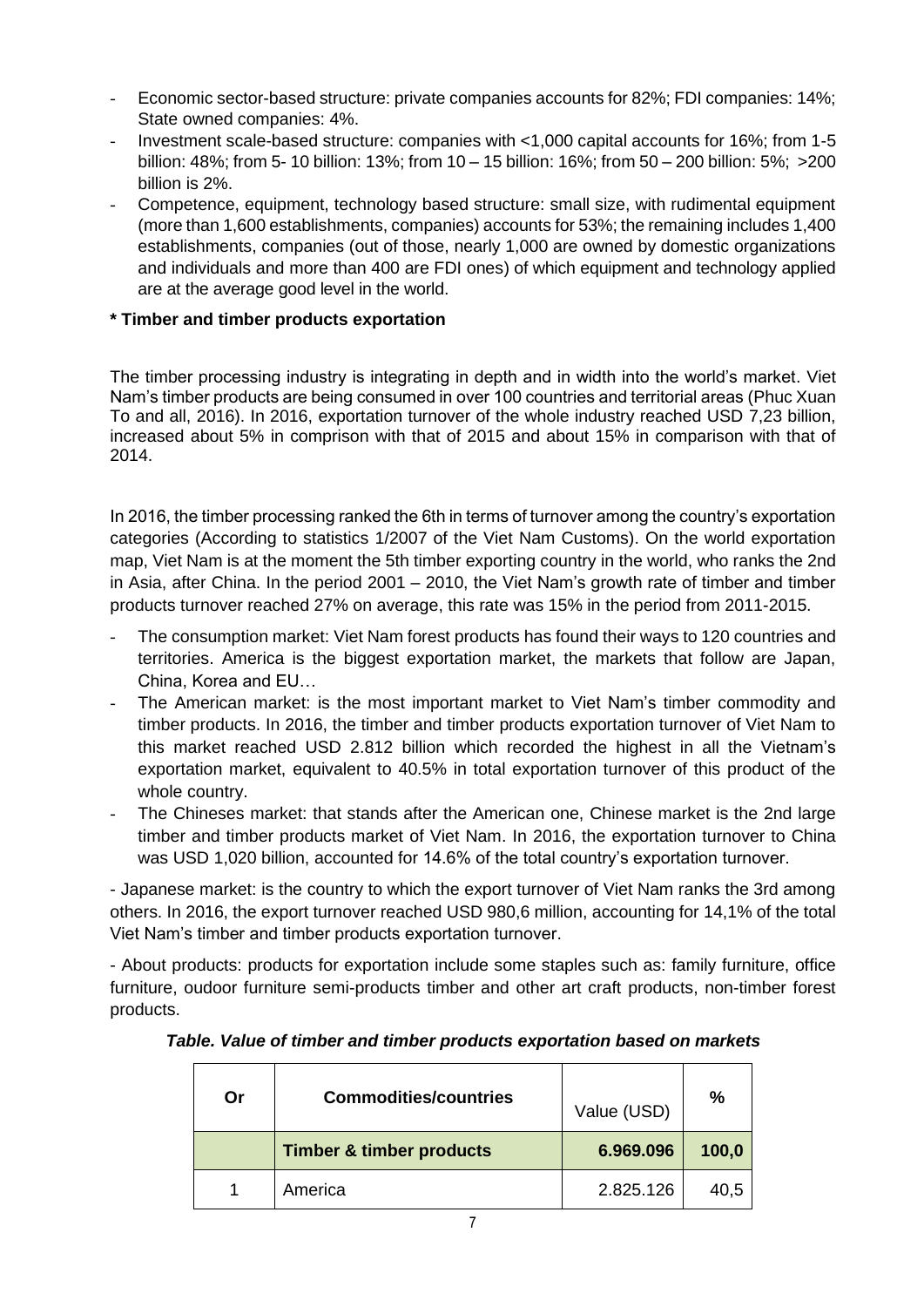| $\overline{2}$ | China       | 1.020.235 | 14,6 |
|----------------|-------------|-----------|------|
| 3              | Japanese    | 980.634   | 14,1 |
| $\overline{4}$ | Korea       | 575.100   | 8,3  |
| 5              | England     | 307.155   | 4,4  |
| 6              | Australia   | 169.232   | 2,4  |
| $\overline{7}$ | Canada      | 138.006   | 2,0  |
| 8              | Germany     | 110.946   | 1,6  |
| 9              | France      | 100.573   | 1,4  |
| 10             | Netherlands | 69.212    | 1,0  |

(*Source, Viet Nam Customs – value of timber and timber products in 2016*).

\* **Timber and timber products importation**: The integration of the processing industry does not only reflect the diversity of the markets that Viet Nam is exporting its products to but also reflected through Viet Nam's importation of material timber. According to Phuc Xuan To and all, 2016 (the study of Phuc Xuan To and all 2016), in 2015, Viet Nam imported about 4,79 million of cubic meter timber, as a rounded up figure, which equivalent to about USD 1,7 billion. With about 160- 170 different timber species from 70-90 countries and territorial regions. Many imported timber species after being made into products in Viet Nam have been re-exported to the material timber exporting countries. At the moment, as the timber supply resources of Viet Nam mainly come from planted forests with the main trees species are acaciar and eucalyptus, the timber supply from importation resources is playing special important role to the survival and development of the timber processing industry.

### FDI companies in the timber processing industry

The proportion of FDI enterprises in the wood processing industry accounts for a small proportion in the enterprises' structure (about 14%). However, the export value of this group is very large, accounting for about 50% of the total export turnover of timber and timber products of countries (Nguyen Thi Thu Trang and Phan Minh Thuy, 2015).

#### **Labour in the timber processing industry**

Currently, the timber processing industry is providing jobs for about 300,000 laborers, with 50% of those distribute in the Southeastern Viet Nam, where is home of the most timber processing facilities in the country. The number of employees in other regions is lower than in the Central Coast and Central Highlands with about 80,000 workers, 40,000 in the North, 30,000 in the North. In general, the quality of labor in the timber industry is poor, with only 1-2% of the total number of workers with university degrees; 20-30% of the total trained workers, the rest are common labor (Nguyen Ton Quyen, 2016). This leads to low quality and productivity in the timber industry; The labor productivity in Vietnam's timber industry is only 50% of the labor productivity in the Philippines timber industry, 40% in China and 20% in the EU (Nguyen Thi Thu Trang, Phan Minh Thuy, 2015).

#### **\* The domestic supply**

Total planted forest area:

#### **Table***. Area of planted forest among 3 categories of forest of the country 2014-2016*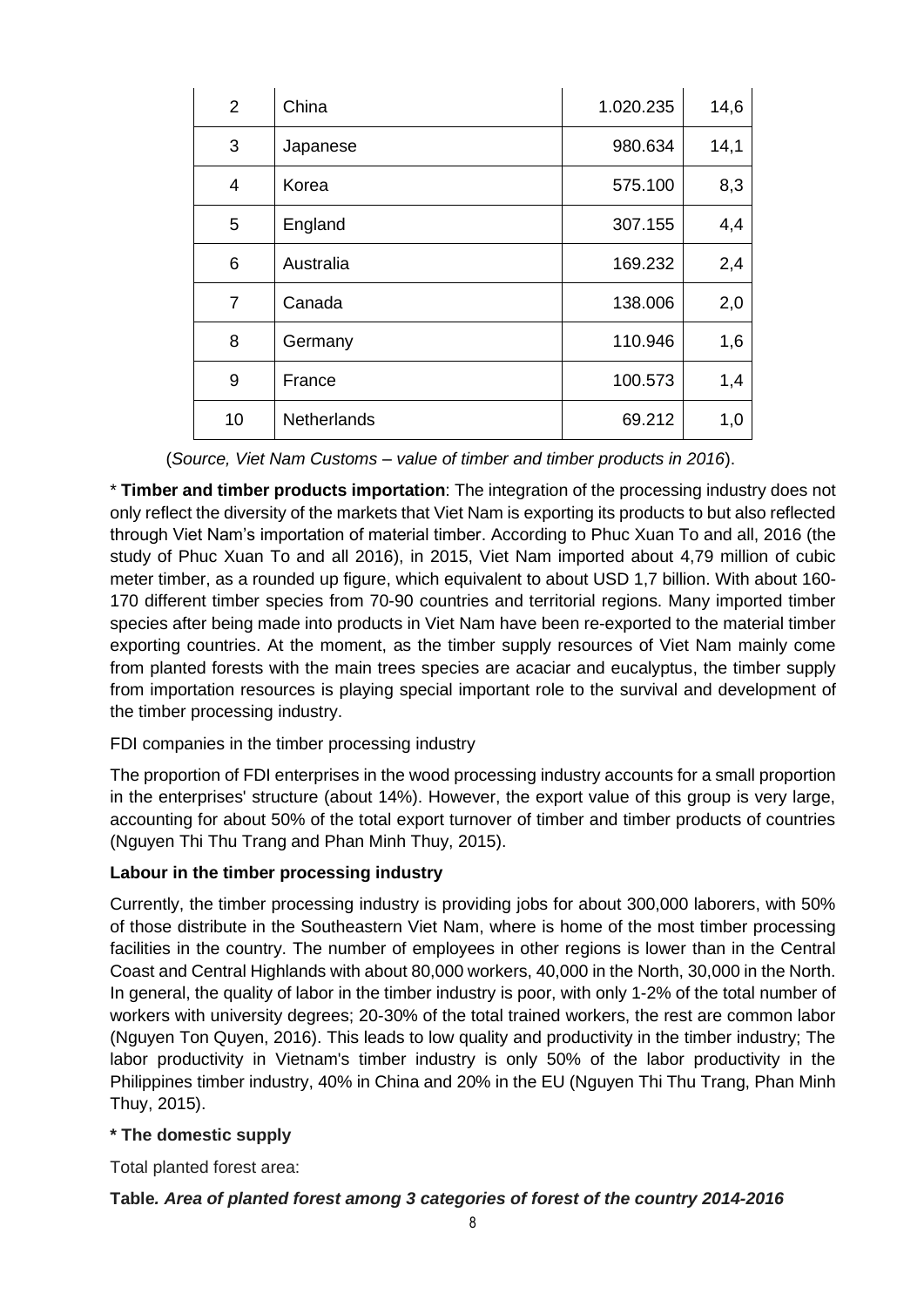| Forest category (ha)                   | 2014      | 2015      | 2016      |
|----------------------------------------|-----------|-----------|-----------|
| Special use forest                     | 70.878    | 79.179    | 82.062    |
| <b>Protection foest</b>                | 625.848   | 622.656   | 666.430   |
| <b>Production forest</b>               | 2.692.621 | 2.227.650 | 2.756.413 |
| <b>Total area of planted</b><br>forest | 3.696.320 | 3.886.337 | 4.135.541 |

(Source*: Statistics of forest changes monitoring over years – MARD*).

Of the more than 4 million hectares of planted forests being production forests, the area of planted forests over the years is the basis for calculating the annual harvested output by the age of harvesting of trees.

According to data from the Ministry of Agriculture and Rural Development, in 2017, the country harvested about 18 million m3 of timber from planted forests in the country, made an increase of 700,000 m3, equivalent to about 5% compared to the output in 2016, and an increase of 5.2 million m3 corresponding to about 29% compared to 2015 (VNFOREST's final report 2016, 2017).

In addition, the planted forest areas outside the planned area for three forest categories is also a source of material timber for processing. According to the Ministry of Agriculture and Rural Development (MARD), the area of planted forests outside the planned area for 3 forest categories in 2016 is 630,636 ha.

Timber supply from latex declined rubber trees: the volume of rubber timber harvested from the annual reforestation area shows that, in 2017, the volume of rubber tree harvested reached about 2.6 million m3 on an area of 17,000 rubber ha. The volume of rubber harvested from reforested areas is expected to increase over the coming years. By 2020, the output of rubber will reach about 3.5 million m3 (Tran Thi Thuy Hoa et al., 2015).

### **\* Some difficulties and challenges of the timber processing industry**

- The production scale of local establishments is small, with low competitiveness, low efficiency of production and business, and the number of foreign direct investment (FDI) establishments only accounts for 14 % but their export turnover accounts for 50% of the country. This shows that 86% of timber processing enterprises in the country are small in size and with under developed technology, products, as a result are of low quality, fail to compete in the market. Products are mainly processed for export and consumption in the domestic market.

+ In terms of quality of raw materials: In previous years, the management of forest plant varieties is not good, on the other hand due to limited investment capital, some planted forests are of poor quality and low yield. In addition, due to economic conditions people often exploit forests at their early age, with small diameter timber. Therefore, although the planted forest area has increased, with the increasing demand for raw material timber for export, we still have to import timber which is qualified, has legal origin and with SFM certificate

+ Regarding policies on credit, interest rates, exchange rates ..., these are issues of concern by companies in the timber industry due to lack of access to credit for production development.

+ About the funding source for forest owners, especially forest owners being households and individuals. In addition to access to land resources, forest owners need capital to invest in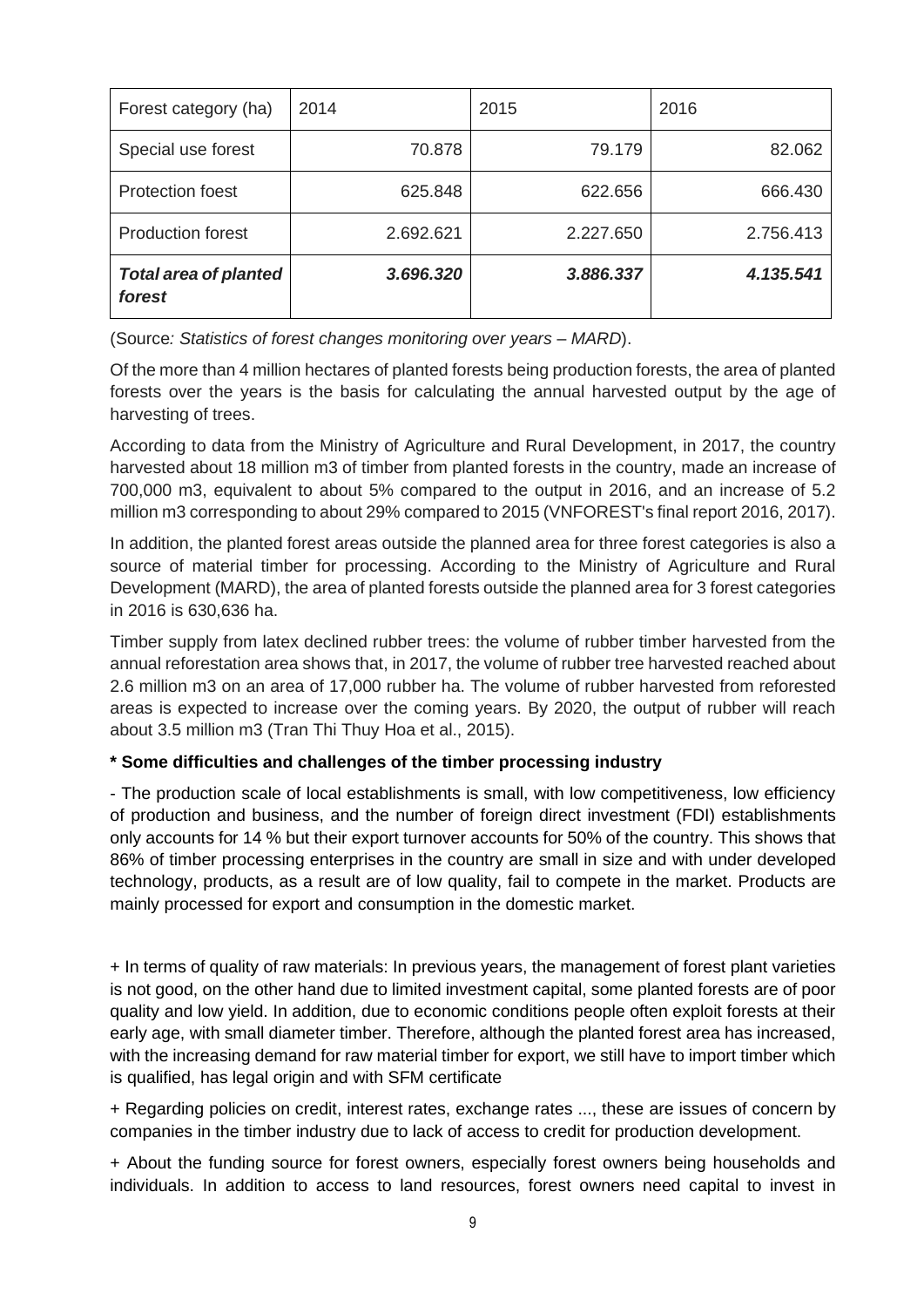developing afforestation and reforestation. The prolonged forest cycle requires households to have alternative livelihoods. In this context, only households with new economic resources are able to make investment in long rotation production cycle. In contrast, households with limited or unstable economic resources will not be endure enough for the long rotation production cycle.

+ Regarding production organization: The restriction on household economy in the development of raw material forest and timber raw material forests can be solved if there are sources of investment and support from outside. These sources of funds may be either direct loans from the government or ODA funds or private and joint venture funds. In recent years, there have been many proposals to the State on preferential credit policies for afforestation households. At present, there is no specific policy to solve difficulties in accessing long term capital by households. In addition, private investment in afforestation through joint ventures with land users is still limited due to the difficulties associated with transaction costs and the unprofessionalism of the households who plant forests under co-businesses with companies.

+ Access to long-term capital, incentives can not help households develop afforestation. Seed sources, access to science and technology, and disaster risks for plantation forests play an important role in the decision of planting forests for raw materials. Limited access to good seed sources, pests and disease resistance and extreme weather such as windstorms, droughts ... are barriers preventing households from prolonging their planting cycles.

+ Access to markets for timber products by households will play a very important role in the decision of the household to select the purpose of trading material timber. Some regions with no big scale enough timber processing industry such as the northern mountainous area and the northern central region, large timber development may not be the optimal solution for household economic development.

+ There is no trademark for timber products, most of timber products for export are ordered directly from international brands, Vietnamese enterprises are mainly providing outsourcing services, processing services based on product designs of international brands.

+ Being a signatory of many international agreements, next to advantages, there are many challenges to the export produces processing companies including higher requirements on qualification and regulations on use of laborers, technology, organization for production, environmental protection, technical barriers ... in the international market.

+ Requirement on the use of legal raw materials to produce products for export to major markets of Vietnam such as compliance with the US's Lacey Act, EUTR, Agreement VPA / FLEGT signed between Viet Nam and EU and regulations of other countries such as Japan, Australia ...

### 2.3. ACHIEVEMENTS IN SPECIFIC AREAS:

According to the Strategy for Forestry Development for the period of 2016-2020, the target in forest products harvesting and processing is defined, specifically:

- The volume of timber harvested in the country is 20 - 24 million m3 / year (including 10 million m3 of big timber), basically meeting the demand of raw materials for forest product processing, paper pulp and export.

- Harvesting of firewood for rural areas is stable at the volume from 25-26 million m3 / year.

- Exports of forest products reached over US \$ 7.8 billion (including US \$ 7 billion of wood products and US \$ 0.8 billion of non-timber forest products);

Compared with the above-mentioned objectives, according to the data, the annual timber harvesting rate has always been increasing, as the natural forest closure policy takes effect, harvesting therein is forbidden, the material timber is mainly harvested from planted forests and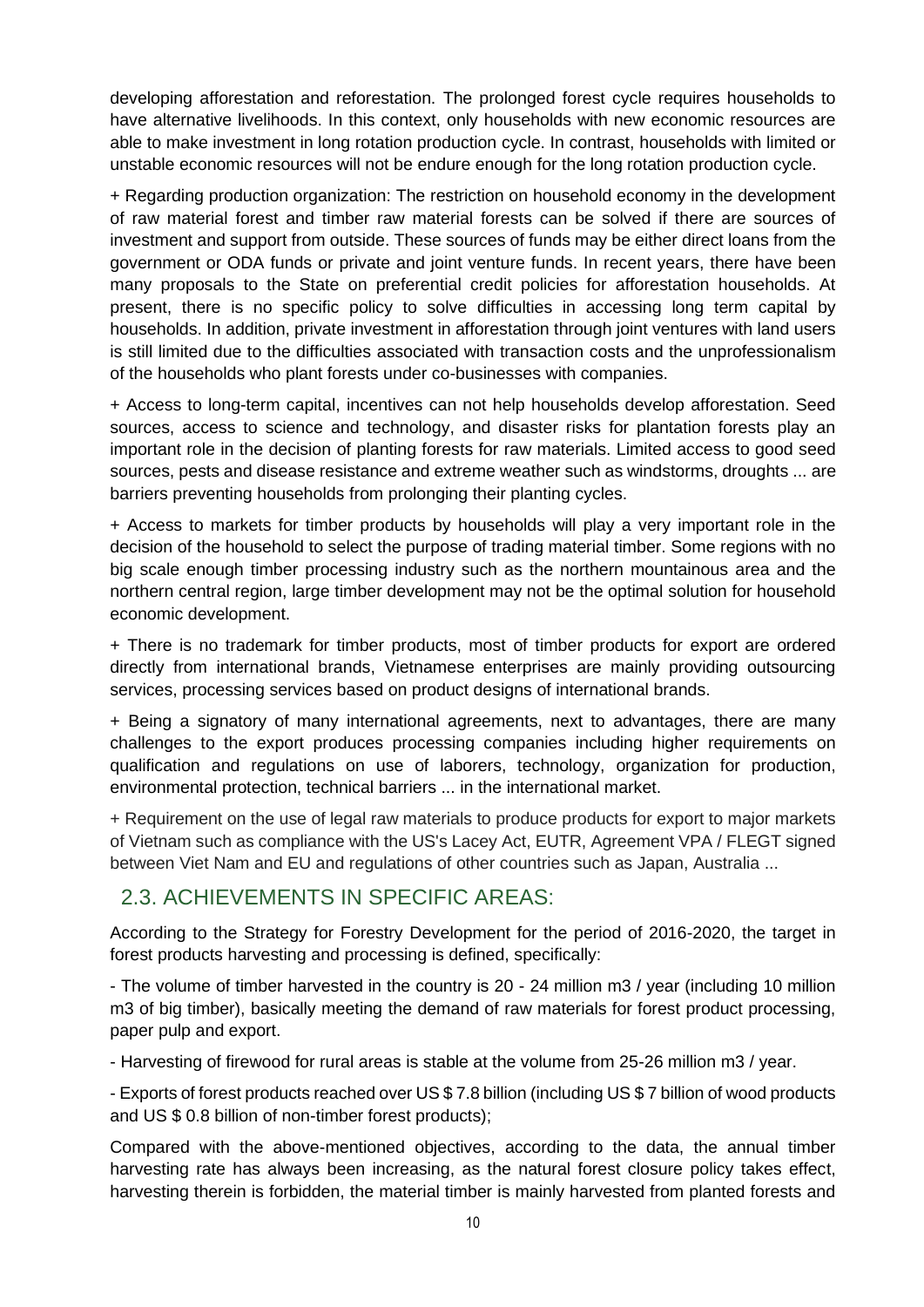possibly the target set forth can be achieved. The timber and forest products processing and trade alone, right from 2017 has achieved the goal of exporting forest products which is set as over \$ 7.8 billion. These successes were achieved as a result of the combined impact of the State's mechanisms and policies, the efforts in forest development of the entire people, the effort and agility of the forest products processing and trade companies community, the participation, deep integration of Vietnam economy in international market ... specifically:

- Regarding mechanisms, policies and legal regulations:

+ A system of mechanisms and policies has been set up to encourage and support businesses in forest product processing and trade such as credit policies, land policies, tax policies.

+ The system of industrial parks and economic zones has been planned and formed for the production and processing of products; It has created the raw material areas in each ecological and economic region, ensuring the supply of the majority of raw materials for the forest products processing industry. In 2006, Vietnam provided only 20% of raw materials for processing forest products, 80% of which was imported, so far, we have managed to self supply 80% of raw materials for timber and forest products processing industry.

- On integration to international market:

Vietnam has established trade ties for large timber products in more than 120 countries and territories. Vietnam is ranked the 5th in the world, ranking second in Asia and has been named on the world map of timber processing and timber furniture export.

- Contribution to the production value of the forest sector:

+ According to statistics in recent years, the growth rate of forestry production value has the highest growth rate in the agriculture-forestry sector. An average of 6.5 - 6.57% per year (General Department of Forestry 2016, 2017).

+ Create stable jobs and employment for about 300,000 laborers, of which 35-40% are female laborers working in forest product processing establishments (Nguyen Ton Quyen, 2016).

### 2.4. SOME SURVIVE, LIMITED

Despite the above results, the forest product processing and trade industry still has some shortcomings:

- Forest products processing:

+ In general, over the past time, there have been only polices for the forest production activities such as forest seeding creation, planting, protection and harvesting so it is difficult to implement the process of forest management along a value chain

+ Many policies regulating forest product processing activities are scattered in many documents prepared by different sector ministries so the application and implementation are encountered so many difficulties.

Lack of resources to implement the State's policies, although policies on support of investment capital have been concretized in the documents of the State. However, forest product processing companies find it is difficult to access State support funds, such as the implementation of policies on investment support for forest product processing under Decision No. 147/2008 of the Prime Minister but there is no specific data recording the effectiveness of this program for forest product processing companies, which has been mainly recorded with support activities for improving the plant variety program. Planting forest for production ... (Ministry of Agriculture and Rural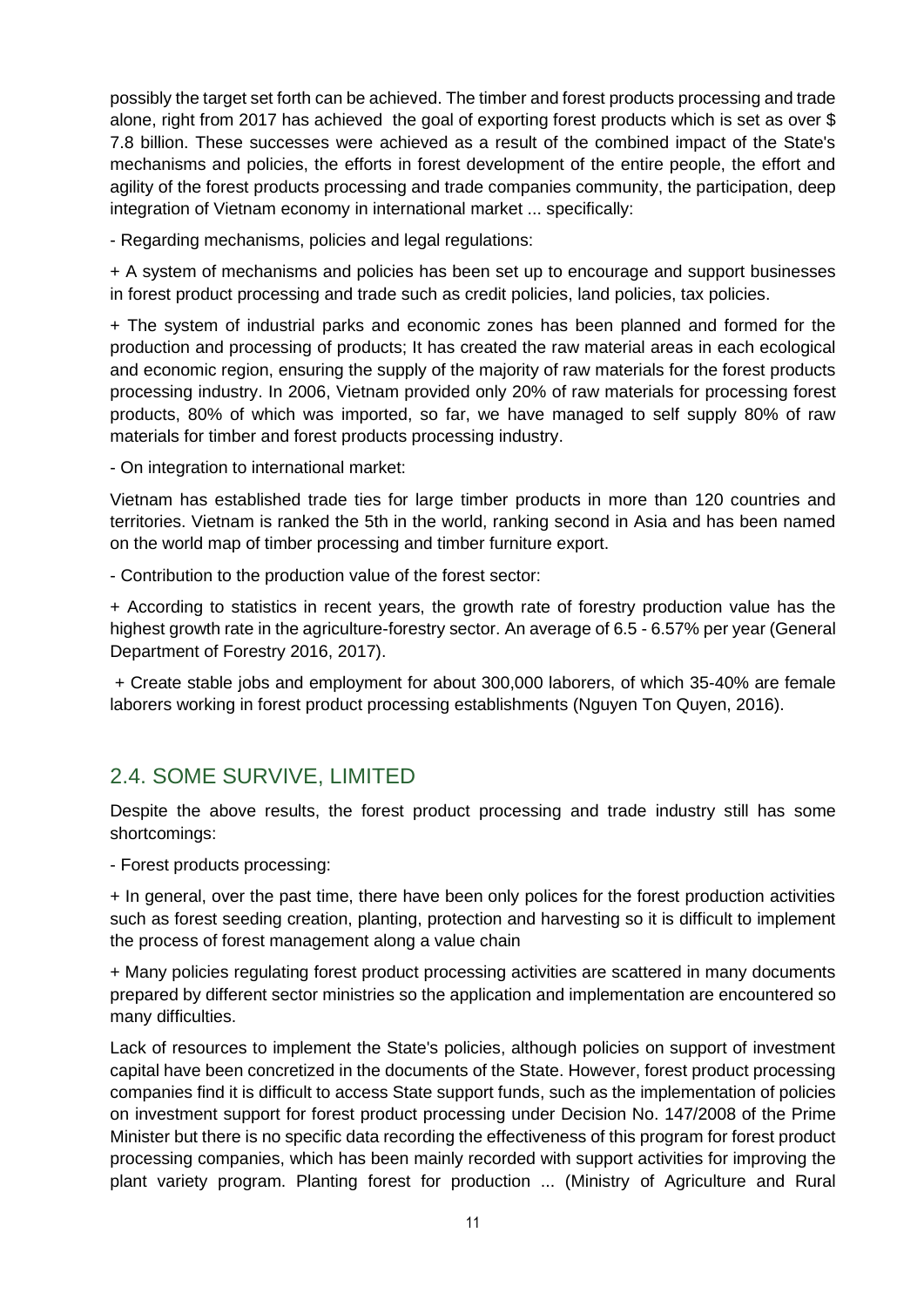Development, 2015). On the other hand, access to preferential credit sources is also difficult, so most businesses are not entitled to preferential credit sources.

Lack of accurate database for monitoring, management, planning, planning and development orientation for the sector.

+ The forest product processing industry is managed and monitored by two ministries: The Ministry of Industry and Trade is responsible for general management of the industry, including the wood processing industry; The Ministry of Agriculture and Rural Development (MARD) has specialized management of the timber processing industry in association with the development of raw material areas, so it is necessary to avoid overlapping and, in particular, the need for close coordination among agencies. from the central to the local.

- Regarding forest products trade:

+ there are still overlaps in the monitoring and management of forest products market among agencies and departments.

+ Vietnam has joined the WTO and signed 12 Free Trade Agreements (FTAs), including the Voluntary Partnership Agreement (VPA FLEGT), but many timber processing companies, especially small and medium ones have no conditions to approach, learn about and conform to the above regulations. Particularly, technical barriers in the use of domestic and imported raw materials which must be lawful and origin traceable.

+ Tax policies such as value added tax (VAT), import tax, raw materials, export tax, furniture items are still high, and change frequently which do not really encourage businesses to invest in forest products processing and trade.

+ In development of the market for forest products the policy to support the development of trademarks, trade promotion programs, exhibition support, research, database development and market information of wood products and forest products is still absent, especially lack of statistical data and analysis of domestic market, evaluation of world market trends (Introford, 2016).

+ There have not been many programs promoting timber furniture in Vietnam with the message "Vietnam is a country providing high quality timber products, downstream processed, convenient products and especially use of legal timber, durable in large markets "(Introford, 2016).

+ There is a lack of activities to support craft villages to build and promote their brands, especially in the domestic market (Introford, 2016).

+ The functional agencies do not have many activities to support timber processing enterprises seeking international customers; There is no guarantee mechanism to guide enterprises to participate in effective distribution chains in key export markets. Particularly, there is no mechanism for orienting the market development of wood products. There is no risk insurance policy that can support companies entering domestic and foreign markets (Introford, 2016).

+ There is no policy to support the development of furniture distribution channels and trade promotion of wooden furniture in the domestic market, there is no focal points to provide market information, prices, partners (Introford, 2016).

+ The domestic wood processing companies have not yet taken initiative to connect with each other to meet orders in bulk and not really share information in exploiting export markets. In addition, the competitiveness of Vietnamese wood products is weak, the quality of Vietnamese wood processing workers is not meeting the requirements of the industry (Introford, 2016).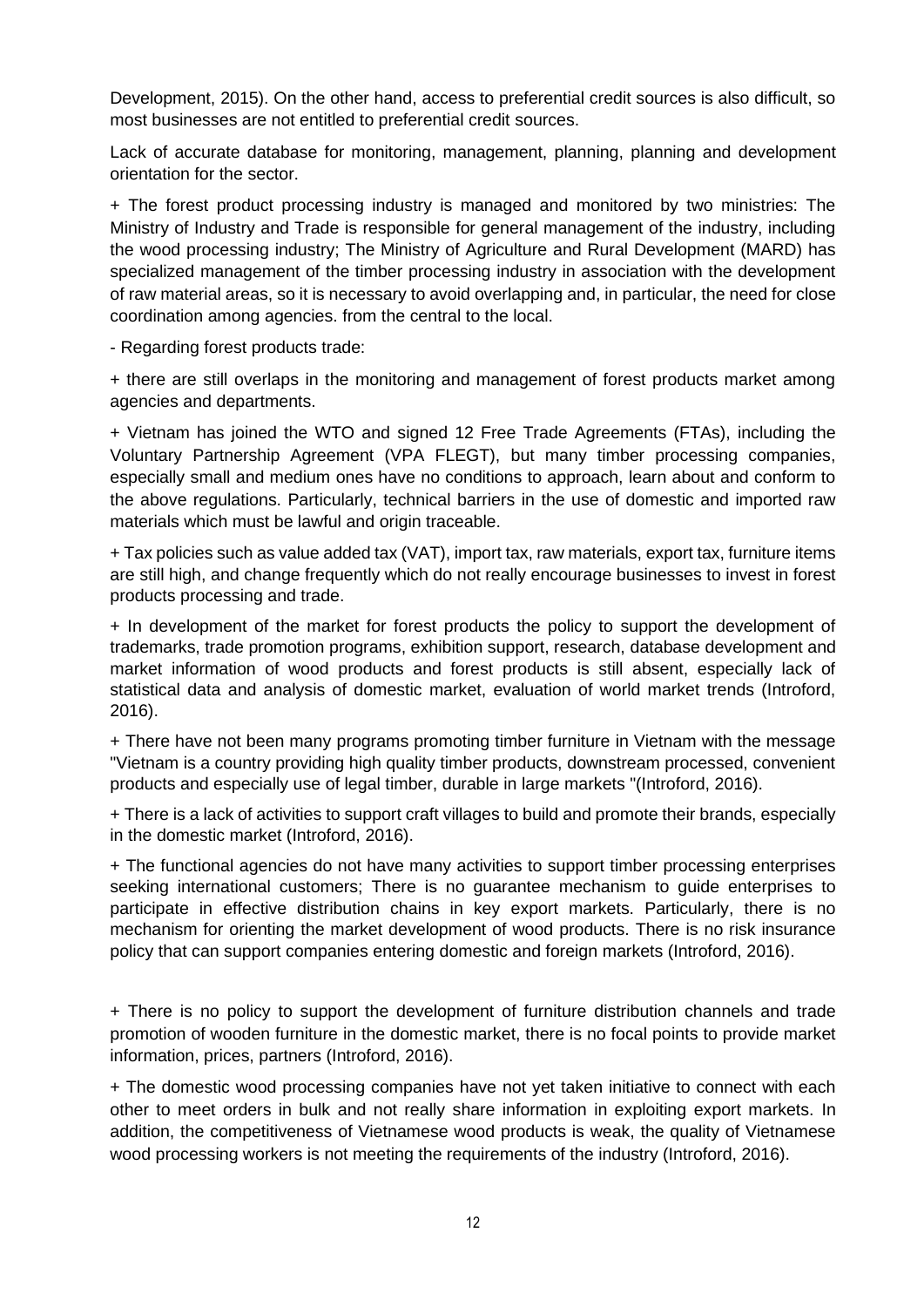# III. DETAIL PROVISIONS IN THE LAW ON FORESTRY CHAPTER VII FOREST PRODUCTS PROCESSING AND TRADE PART 1

### FOREST PRODUCT PROCESING

#### **Article 66. The policy on the development of forest product processing**

1. The policy on the development of forest product processing aims to:

a) provide support for businesses so they can enter into cooperation, joint ventures and partnerships with forest owners for development of raw material zones, sustainable forest management, product sales, application of advanced science and technology including high and new technology and green growth solutions, and increase of added values.

b) Prioritize the development of supporting industries in forest product processing.

c) Provide support for the training of human resources in forest product processing

2. The implementation of the policy on the development of forest product processing set out in Clause 1 of this Article shall comply with the government's relevant regulations.

### SECTION 2 FOREST PRODUCTS TRADE

#### **Article 70. The policy on the development of the forest product market**

1. The policy on the development of the forest product market:

a) Organizations and individuals who enter into cooperation and partnership agreements on buying and selling forest products shall be provided with preferential credit;

b) The state shall provide support for branding, trade promotion, market development and supply of information of domestic and international forest product markets.

2. The implementation of the policy on the development of the forest product market prescribed in Clause 1 of this Article shall comply with the government's relevant regulations.

### IV. PROPOSED CONTENT OF THE PROVISIONS IN THE DECREE GUIDING THE IMPLEMENTATION OF THE FORESTRY LAW

4.1. GENERAL PRINCIPLES FOR THE DEVELOPMENT OF A DECREE GUIDING IMPLEMENTATION:

*1. Must be based on the provisions in the Forest Law that was adopted by the National Assembly of the Socialist Republic of Vietnam dated 15/11/2017*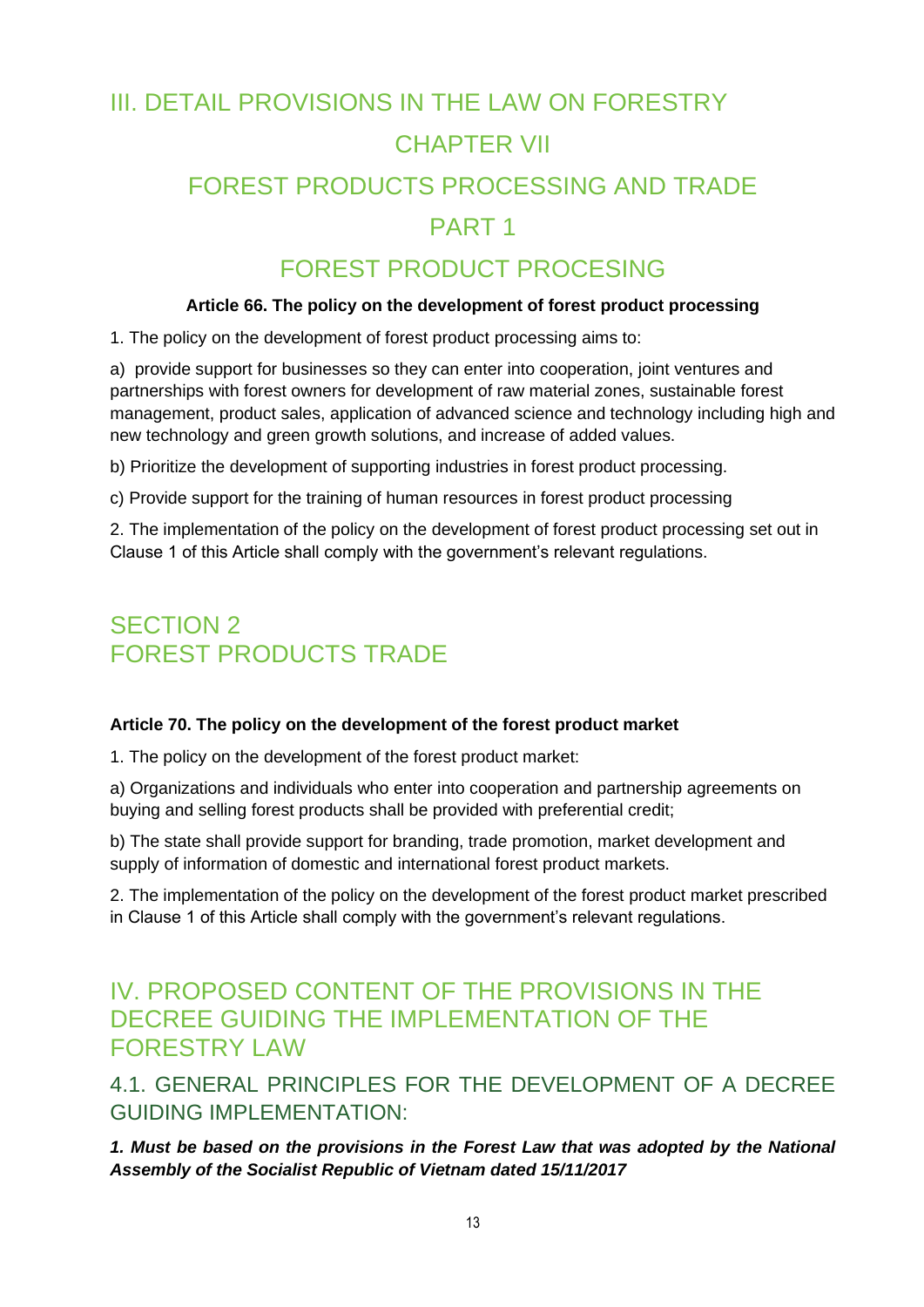*2. Must build on and further promoting the effectiveness of legal documents which are still valid.*

*3. Must ensure consistency, synchronicity and practicality in provision, which should be also in line with current conditions from the central to local levels.*

### 4.2. THE BASIS FOR PROPOSING CONTENTS IN THE DECREE GUIDING THE IMPLEMENTATION THEREOF:

The Law on Forestry was passed by the National Assembly of the Socialist Republic of Vietnam on November 15, 2017 at the 4th meeting of the XIV meeting to meet the increasing demands of the society to the forestry sector such as effective use of forest and forest land; sector's potential proportionately contribution to the national economy; It is in line with the socialist-oriented market economy, fully integration in harmony with the trend of forest governance in the context of climate change, contributing to socio-economic development and environmental protection. The Forestry Law has established a comprehensive legal framework for the regulation of social relationships including the management, protection, development, utilization, trade, processing and marketing of forest products towards market and international integration. In that spirit, the field of forest product processing and trade is added to the Forestry Law and is specified in Chapter VII with two sections and 7 articles from Article 66 to Article 72 of the Forestry Law.

On the basis of the requirements, the consultant will draft provisions in two articles: Article 66. the policy on forest product processing development and Article 72; the policy on development of forest products market.

Development of dedicated, specific policies in the Forestry Law in order to facilitate the sector specialized activities along a value chain is facing many challenges in the context that current policies are governing all activities of the society. Therefore, the proposed direction is to review and synthesize current policies stipulated in the Government in Government's Decrees and the Prime Minister's Decisions that would be specified further in the draft decree. This is to better illustrate the priority of allocating resources, especially finance to implement policies for an effective development of sustainable forest products processing and trade.

The author proposes the contents and policies stipulated in the Decree guiding the implementation of the Law on Forestry to ensure the implementation of the Government's effective policies as follows:

*\* Encouraging and creating favorable conditions for organizations and individuals, especially start-up companies, with preferential policies on credit, finance, taxation and support for land sites ... for investment in construction of facilities...to set up forest product-processing*  establishments and factories in association with the construction and development of *concentrated raw material areas in the direction of linking with forest owners being households and individuals in order to create large and favorable timber material areas which good conditions for transportation to make full use of existing resources, improve investment efficiency, optimize the forest production along a value chain.* 

These policies have been concretized in the current Government's decrees:

*- Policies to support companies so that they can cooperate and co-business with forest owners to create raw material areas, apply sustainable forest management, consume products, apply advanced science and technology and green growth solutions, increase added value:*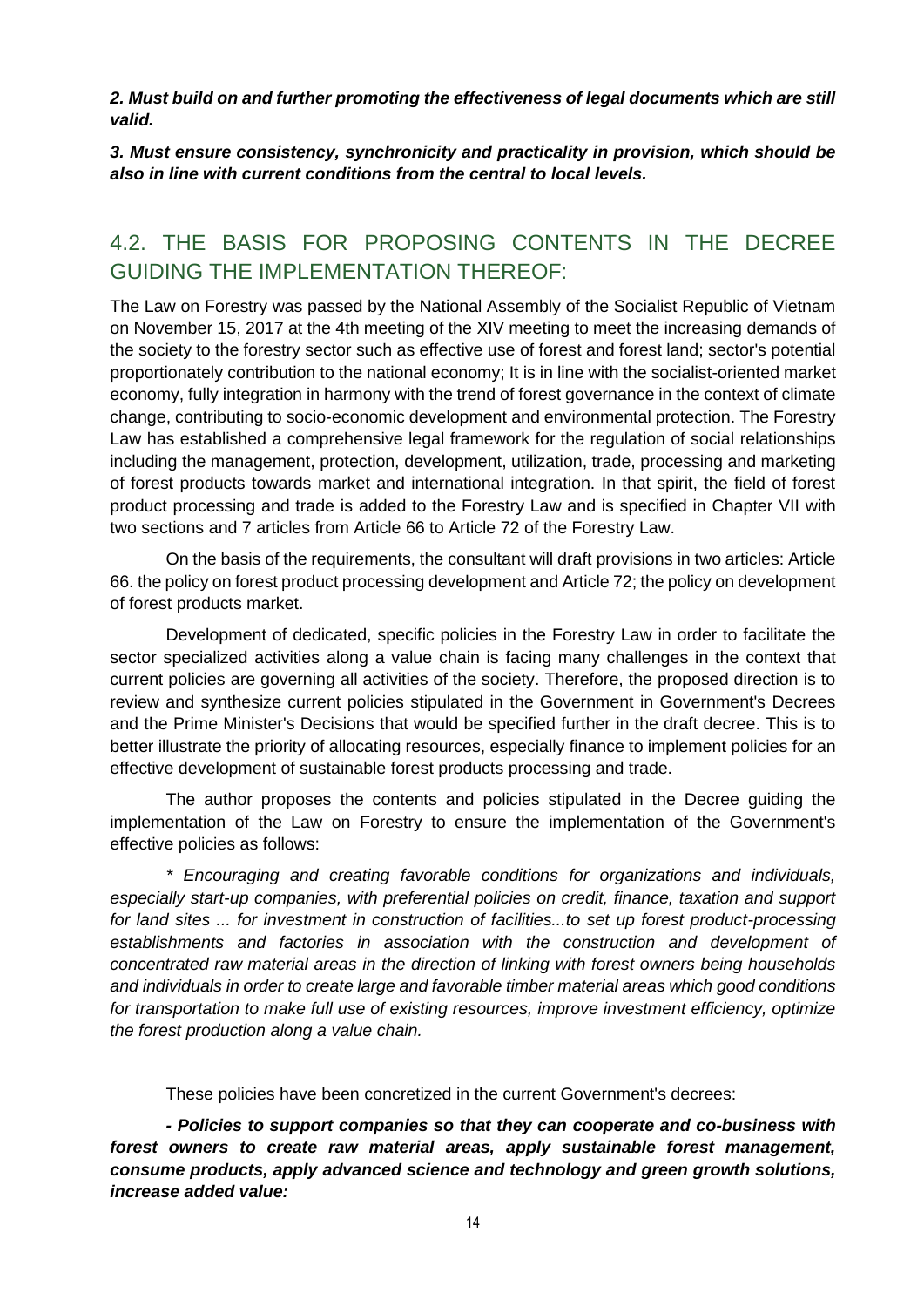*In Decision No. 38/2016 / QD-TTg dated 14/9/2016 of the Government promulgating a number of policies on forest protection and development and iinvestment in infrastructure, assigning public tasks to agro-forestry companies:*

*Article 5. Support for afforestation, plantation of scattering trees and forestry extension*

*1. (a) Support to organizations, households, individuals and communities to grow large timber species, multi-purpose trees, indigenous species for which the rate of support is VND 8 million / ha, for species of small trees and scattering trees, the support rate is up to 5 million VND / ha.* 

*5. One-time grant for certification of sustainable forest management for companies, communities, household groups and households: 70% of expenses which must not to exceed VND 300,000 / ha and on a scale of at least 100 ha (for natural forest, planted forest).*

*Article 14. Support for the processing of timber from specialized planted forests, particularly for poor provinces:*

1. Domestic investors having investment projects on timber processing factories; Industrial bamboo the Northwestern provinces, Central highlands and poor districts in accordande with Resolution 30a / 2008 / NQ-CP dated 27/12/2008 of the Government supported by the State budget as follows:

a) Investment support: VND 20 billion / MDF factory with a capacity of over 30,000 m3 MDF / year; more than 10 billion VND / factory will be provided to factories who process particleboard and industrial bamboo with the scale of over 20,000 m3 or more, supporting 10 billion VND / factory for the plywood board factories. over 100,000 m3 to build infrastructure for transportation, electricity, water, workshops and waste treatment.

b) Investment support: The post-investment support is calculated based on the distance of transportation at a rate of VND 1,500 / ton / km; The distance is calculated from the location of the factory to the center of Hanoi, or the center of Da Nang city, or Ho Chi Minh city center by the nearest motorway; the support amount is calculated according to the actual equipment capacity of the plant; With the support period of 5 years, the support fund that is given right after the completion of the factory construction must be at least 70% of the total support.

*+ In the Government's Decree No. 210/2013 / ND-CP dated 19/12/2013 on policies to encourage companies to invest in agriculture and rural areas, it is stipulated that:* 

*Article 15. Support for investment in the processing of timber from planted forest for the Northwestern provinces and poor districts under Resolution 30a / 2008 / NQ-CP dated 27 August 2008 of the Government:*

1. Domestic investors having investment projects on processing timber from planted forests; industrial bamboo is supported by the State budget as follows:

a / Investment support: VND 20 billion / MDF factory with a capacity of over 30,000 m3 MDF / year; To support over 10 billion VND / factory for factories of processing particle board and industrial bamboo with the scale of over 20,000 m3 for construction of transport, electricity, water and factory infrastructure and waste treatment.

b) Support the cost of transporting products at the rate of 1,500 VND / ton / km; The distance is calculated from the location of the factory to the center of Hanoi, or the center of Da Nang city, or Ho Chi Minh city center by the nearest motorway; The amount of transportation is calculated according to the actual capacity of the plant, the support period is 5 years, the total support is divided into three times, the support funds right after the completion of the plant must be at least 70% of the total supporting fund.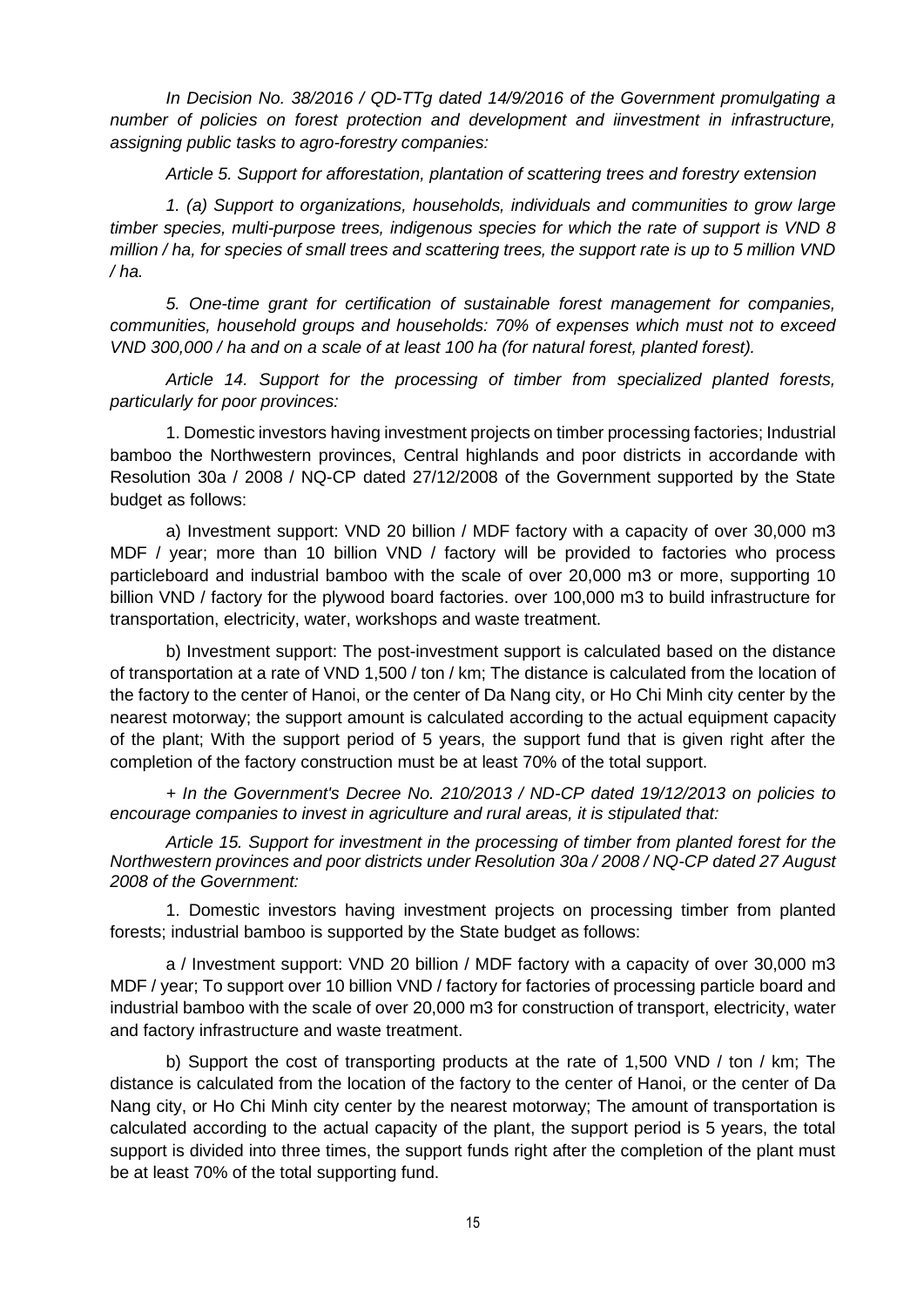#### *- Preferential policies on tax and credit:*

*+ Is stipulated in the Government's Decree No. 218/2013 / ND-CP of December 26, 2013 detailing and guiding the implementation of the Law on Enterprise Income Tax, accordingly:*

*Article 15. Preferential tax rates:*

1. The preferential tax rate of 10% for a period of 15 years applies to:

a / The company's income from the execution of new investment projects in geographical areas with specially difficult socio-economic conditions specified in the Appendix to this Decree, economic zones and technology zones including the information technology center established under the Prime Minister's decision

*+ In Resolution No. 30a / 2008 / NQ-CP dated 27/8/2008 of the Government, provisions on credit policies.* 

Part II, Section II:

A. Support production, creating jobs, increasing income

5. Encouraging and supporting enterprises, cooperatives and farms who invest in production, processing and trading in poor districts:

b / As for agricultural, forest and aquatic product-processing establishments who invest in poor districts, the State budget shall provide 50% of the loan interest at State-run commercial banks.

+ *Law on support for small and medium-sized enterprises in 2017, stipulates:*

#### *Article 8. Assistance in the access to credit*

1. In each period, the Government shall introduce policies on provision of assistance for credit institutions in increasing maximum loans granted to SMEs; encouraging credit institutions to provide loans for SMEs according to their credit ratings and other criteria; encouraging the establishment of independent consulting firms that assign credit ratings to SMEs

2. SMEs will be assisted in formulating their feasible plans for business operation, intensifying their management capacity and skills and financial transparency to increase the opportunities for the access to credit

3. SMEs will be provided with the credit guarantee from the credit guarantee funds for SMEs according to regulations in Article 9 of this Law

#### *Article 9. Credit guarantee funds for SMEs*

1. The credit guarantee fund for SMEs is a state fund other than the state budget which operates without profits and is established by People's Committee of the province.

2. The credit guarantee fund for SMEs shall provide credit guarantee for SMEs.

The credit guarantee for SMEs is based on the guaranteed property or the feasible plan for business operation or credit ratings of SMEs.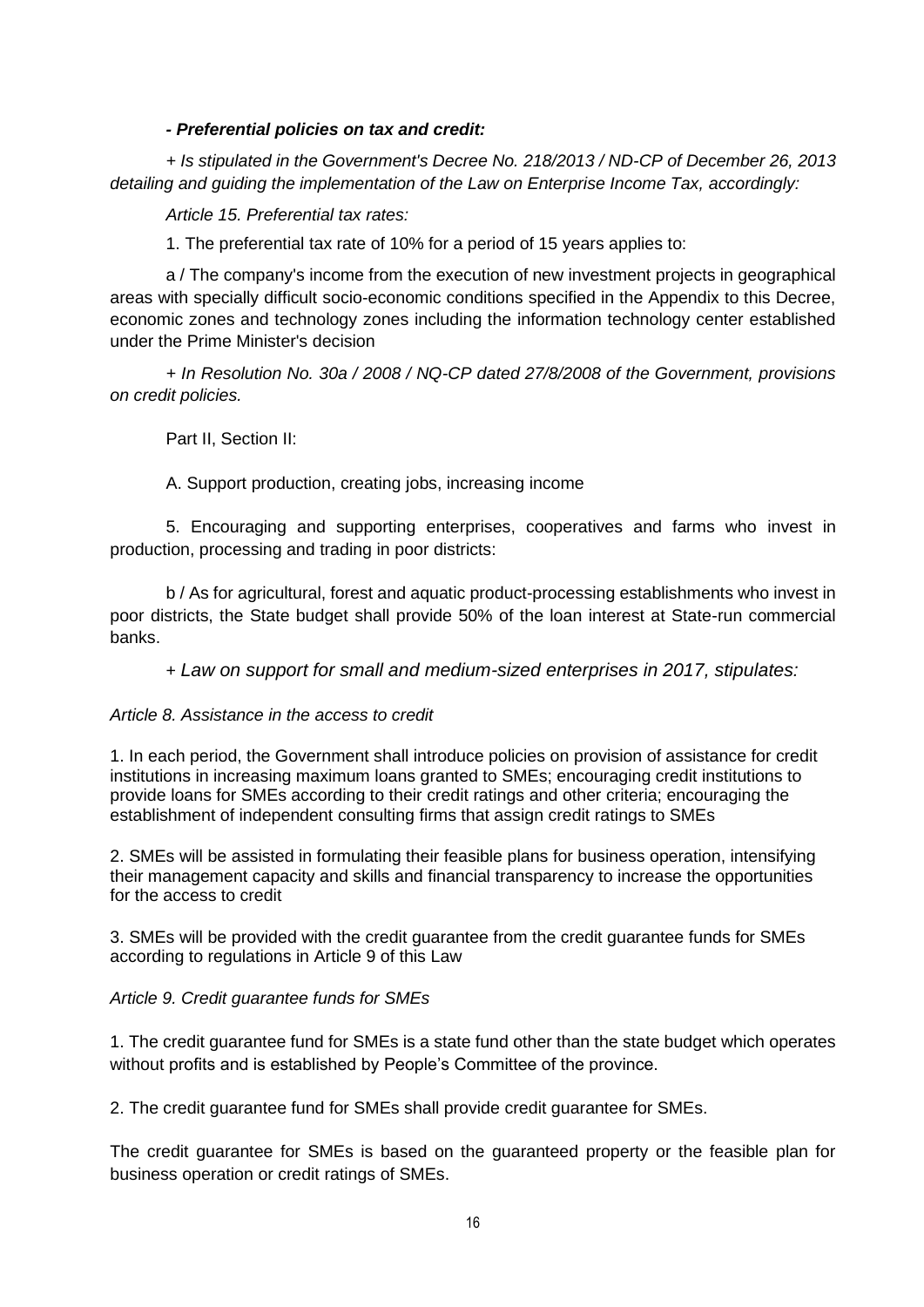3. The credit guarantee fund for SMEs shall fulfill fully the committed guarantee obligations and shall not refuse to provide guarantee for eligible SMEs.

4. The Government shall provide detailed guidance on this Article.

### *Article 10. The assistance in tax and accounting regimes*

*1. SMEs may apply the corporate income tax rate lower than the common tax rate applied to enterprises for a limited period of time according to regulations of law on corporate income tax.*

*2. Micro- enterprises may apply tax administrative procedures and simple accounting regimes in accordance with the law on tax and accounting.*

*+ Decree No. 55/2015/ND-CP dated June 9, 2015 of the Government on credit policies for agricultural and rural development, stipulating:*

#### *Article 14:*

1. Enterprises, cooperatives or cooperatives alliances that sign the contract with the entities directly carrying out agricultural production operations for supply or consumption of agricultural commodities shall be entitled to apply for unsecured loans considered by credit institutions at a maximum rate of a loan equal to 70% compared with the value of the project or plan for loans on a collaborative basis.

2. Main enterprises, cooperatives or cooperatives alliances (hereinafter referred to as main organization) that sign the contract to execute the project for value chain collaboration on the agricultural production with the entities directly carrying out agricultural production operations shall be entitled to apply for unsecured loans considered by credit institutions at the maximum rate of a loan equal to 80% compared with the value of the project or plan for production and business on a collaborative basis.

#### *- Land and site support policy:*

#### *+ The 2017 Law on small and medium enterprises support, stipulates:*

#### *Article 11. Support for production land:*

1. Based on the actual land fund conditions in their localities, the provincial-level People's Committees shall submit to the Provincial People's Councils of the same level for making decision on land allocation for the formation and development of industrial clusters; Processing zones for agricultural, forestry, fishery and marine products shall be concentrated for small and medium enterprises in conformity with the approved land use plan.

2. Based on the local budget condition, the provincial-level People's Committees shall submit to the People's Councils of the same level for making decision on support for land lease for smalland medium-sized enterprises in industrial parks, industrial clusters in the area. The maximum period of support is 05 years from the date of signing the land lease contract.

3. The support for land lease for small and medium enterprises specified in Clause 2 of this Article shall be effected through price subsidies for infrastructure investors in industrial parks, hi-tech parks or industrial clusters to reduce Price of leasing space for small and medium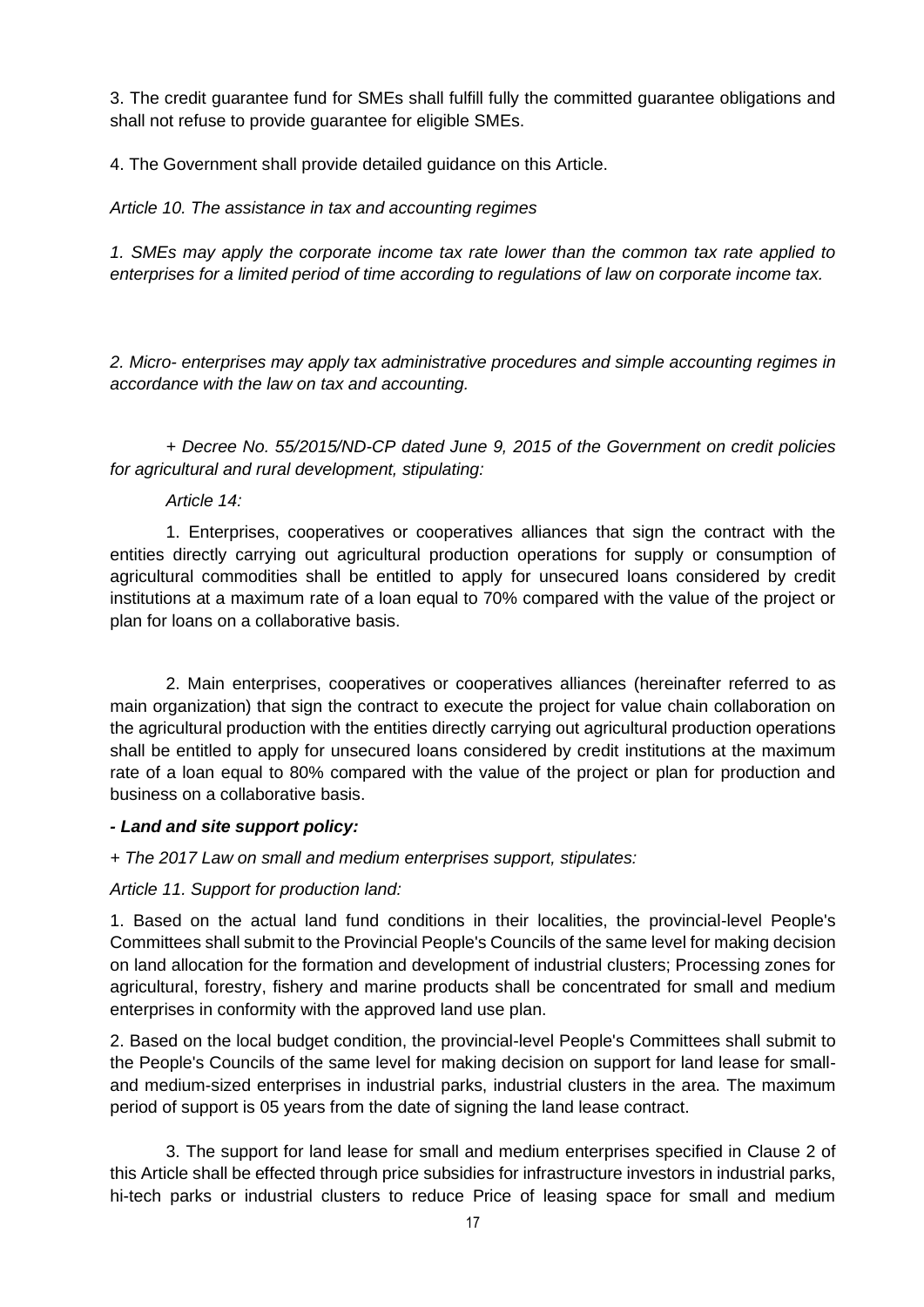enterprises.The subsidy amount is made by deduction from the land lease amount or supported directly by the local budget.

4. The support for production site prescribed in this Article shall not apply to medium- and small-sized foreign-invested enterprises and small- and medium-sized enterprises with State capital.

*+ Decree 210/2013/NĐ-CP dated 19/12/2013 of the Government on incentive policies for enterprises investing in agriculture and rural areas, stipulates that:*

*Article 8. Exemption, reduction of land use levy when change of land use purpose*

1. Investors with agricultural projects eligible for special investment incentives in the planning approved by competent state agencies shall be exempt from land use levy when changing land use purpose to execute such projects as prescribed in this Decree.

2. Investors with agricultural projects eligible for investment incentives in the planning approved by competent state agencies shall be reduced 50% of land use levy when changing land use purpose to execute such projects as prescribed in this Decree.

*\* To leverage investment in human resource development through the renovation of the training model, close linkages between processing enterprises and training institutions in order to build up a pool of technical workers, skilled laborers, Qualified staff who can meet the requirements of production practice; Capacity building and technical facilities for the training of timber and forest products processing.* 

*+ Decree 210/2013/NĐ-CP dated 19/12/2013 of the Government on incentive policies for enterprises investing in agriculture and rural areas, stipulates that:*

*Article 9. Support in training human resource, market development and application of science and technology:*

1. Investors with agricultural projects eligible for special investment incentives, investment incentives and investment promotion shall be supported by the State Budget as follows:

a) To support 70 per cent of domestic vocational training expenses. Each laborer shall be trained only once a year and the duration of training eligible for supports must not exceed 6 months. The training expense level must comply with prevailing provisions.

In case where an investor has a long-term employment of untrained laborers, living in special use forests for training and use, contribute in protection of the special use forests, it shall be supported costs for training directly once at enterprise with VND 3 million / 3 months for each laborer.

*- The 2017 Law on Support for small and medium, stipulates that:*

#### *Article 15. Assistance in developing human resources*

1. SMEs are entitled to reduction or exemption of charges for training courses funded by the state budget on entrepreneurship, enterprise administration and job training for employees working in SMEs.

2. The State shall provide online training programs and training programs through mass media for SMEs and provide training courses at premises of SMEs engaged in production and processing area.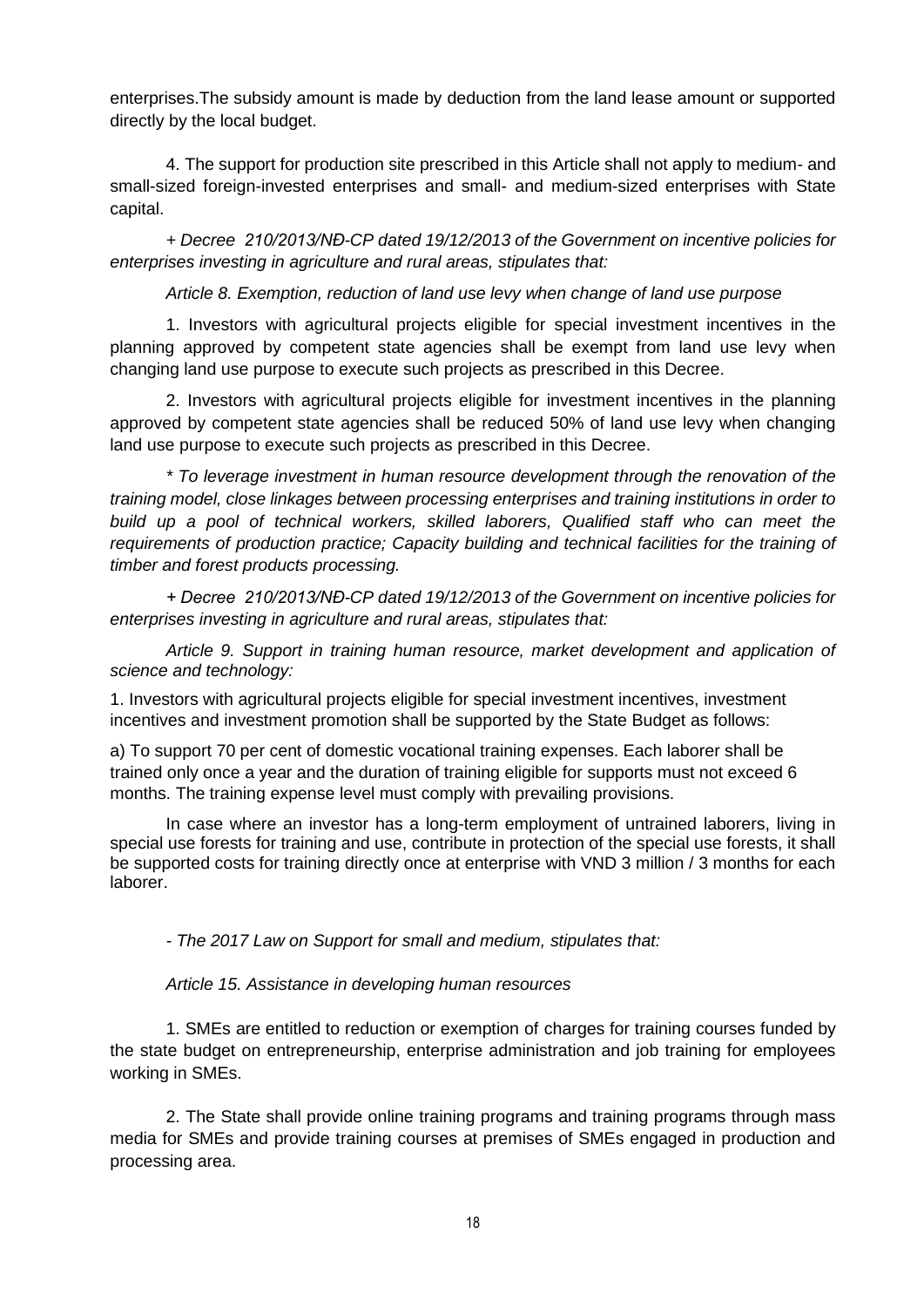3. The Government shall provide detailed guidance on this Article.y.

*Article 17. Assistance for startups* 

1. A startup may receive the assistance if the following conditions are fulfilled:

a) The startup has been put into operation for up to 05 years from the day on which its first ERC is issued.

b) The startup has not initiated public offering of its securities (in cases of a joint-stock company)

2. Such an SME mentioned in Clause 1 of this Article is entitled to the following forms of assistance

a) Assistance in the application and transfer of technologies, use of equipment at the technical establishments, incubators and coworking spaces, provision of instruction on testing and completing new products, services and business models;

b) Assistance in advanced training in development of products, investment attraction, providing advice on intellectual property, carrying out the procedures related to technical regulations and standards, measurement and quality;

c) Assistance in communication, publicity, promotion, connection of startups and attraction of investment from venture capital funds;

d) Assistance in commercialization of the results of scientific research and technological development, exploitation and development of intellectual property;

dd) In different periods, the Government shall introduce policies on interest rate subsidy on loans taken by startups. The subsidy on interest rate is provided by credit institutions.

*\* Encourage and create favorable conditions for enterprises to boost export of forest products, expand the market for forest product export, to dominate and consolidate market share of forest products in some big, potential markets through international cooperation, trade promotion activities.*

*- Decree 210/2013/NĐ-CP dated 19/12/2013 of the Government on incentive policies for enterprises investing in agriculture and rural areas, stipulates that:*

*Article 9. Support in training human resource, market development and application of science and technology:*

11. Investors with agricultural projects eligible for special investment incentives, investment incentives and investment promotion shall be supported by the State Budget as follows:

b) To support 50 per cent of advertising costs of the enterprise and products on mass media; 50 per cent costs of participation into domestic exhibitions and fairs; 50 per cent of charges for accessing market information and service charges from trade promotion agencies of the State.

*- The 2017 Law on Support for small and medium, stipulates that:*

*Article 13. Assistance in expansion into markets*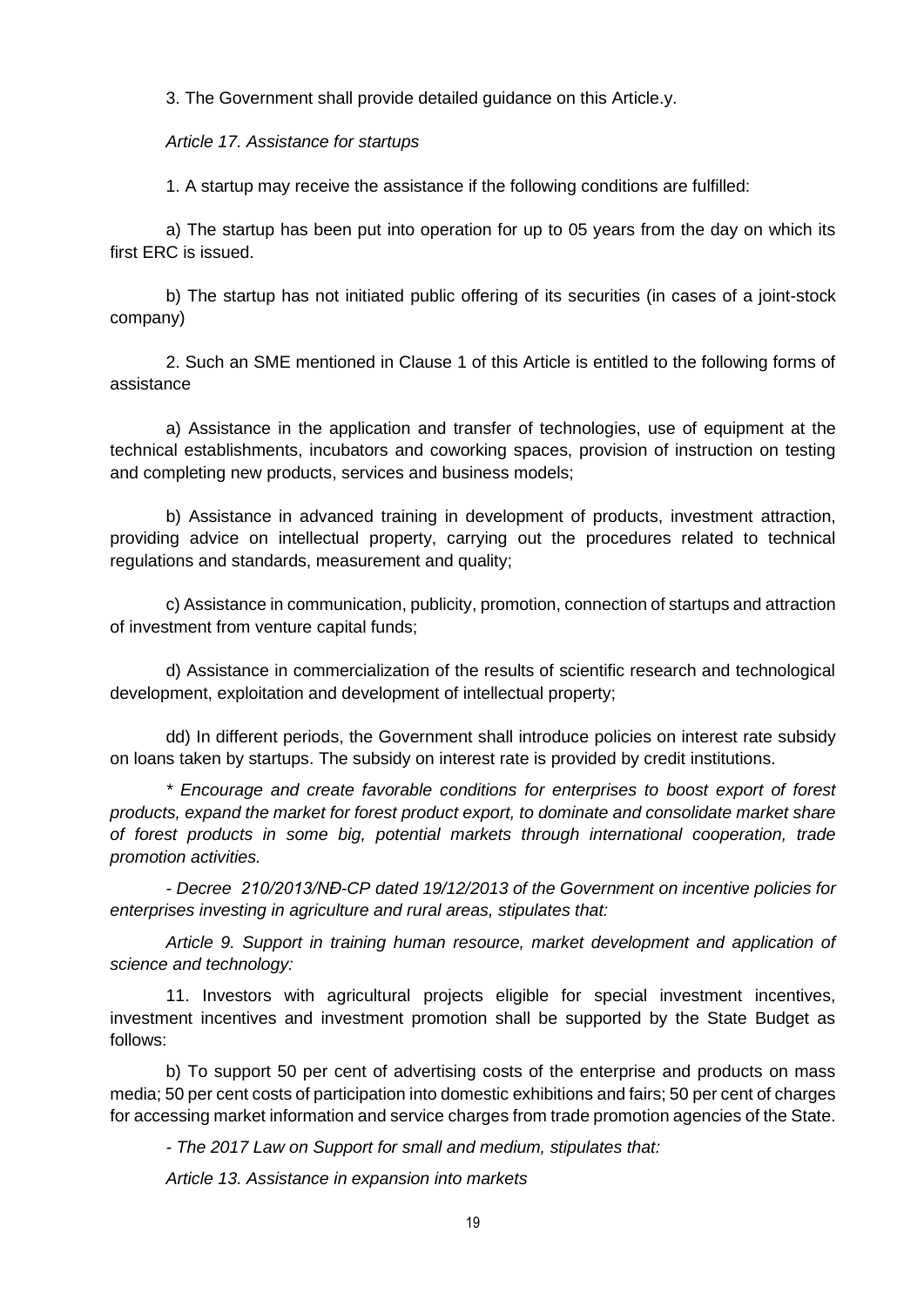1. Ministries, ministerial authorities and People's Committees of provinces shall establish or join the public–private partnership to establish a distribution chain. Enterprises and other business investment organizations may establish their distribution chains.

2. Enterprises and business investment organizations joining the distribution chain of products manufactured in Vietnam having at least 80% of members that are SMEs are entitled to:

a) Remission of land rental, land levy and the levy on non-farming land in accordance with regulations of law.

b) Remission of corporate income tax for a limited period of time in accordance with regulations of law on corporate income tax.

3. Micro-enterprises and small enterprises will be given priority during contractor selection in accordance with regulations of law on bidding.

*\* Application of scientific and technological advances through scientific and technological transfer and cooperation activities in the country and in the world to gradually modernize the timber processing industry to meet promptly and efficiently the requirements of the product market.*

*- The 2017 Law on Support for small and medium, stipulates that:*

*Article 17. Assistance for startups:*

2. The support includes the detail information as follows:

a) Assistance in the application and transfer of technologies, use of equipment at the technical establishments, incubators and coworking spaces, provision of instruction on testing and completing new products, services and business models;

b) Assistance in advanced training in development of products, investment attraction, providing advice on intellectual property, carrying out the procedures related to technical regulations and standards, measurement and quality;

c) Assistance in communication, publicity, promotion, connection of startups and attraction of investment from venture capital funds;

d) Assistance in commercialization of the results of scientific research and technological development, exploitation and development of intellectual property;

*\* Strengthening the activities, building and creating a connection for of associations nationwide in order to create unity and synergy to ensure the interests and raise the responsibility of forest products processing and trade companies*

### DRAFT DECREE GUIDING THE FORESTRY LAW IMPLEMENTATION

### **Article 66. The policy on development of forest products processing**

1. Companies are supported so that they can enter into cooperation, joint-venture businesses, partnership with forest owners in order to create materials zones, consume products:

a) Organizations, households, individuals and communities are supported so that they can plant trees for big timber, multiple purposes trees, indigenous trees, the support rate is VND 8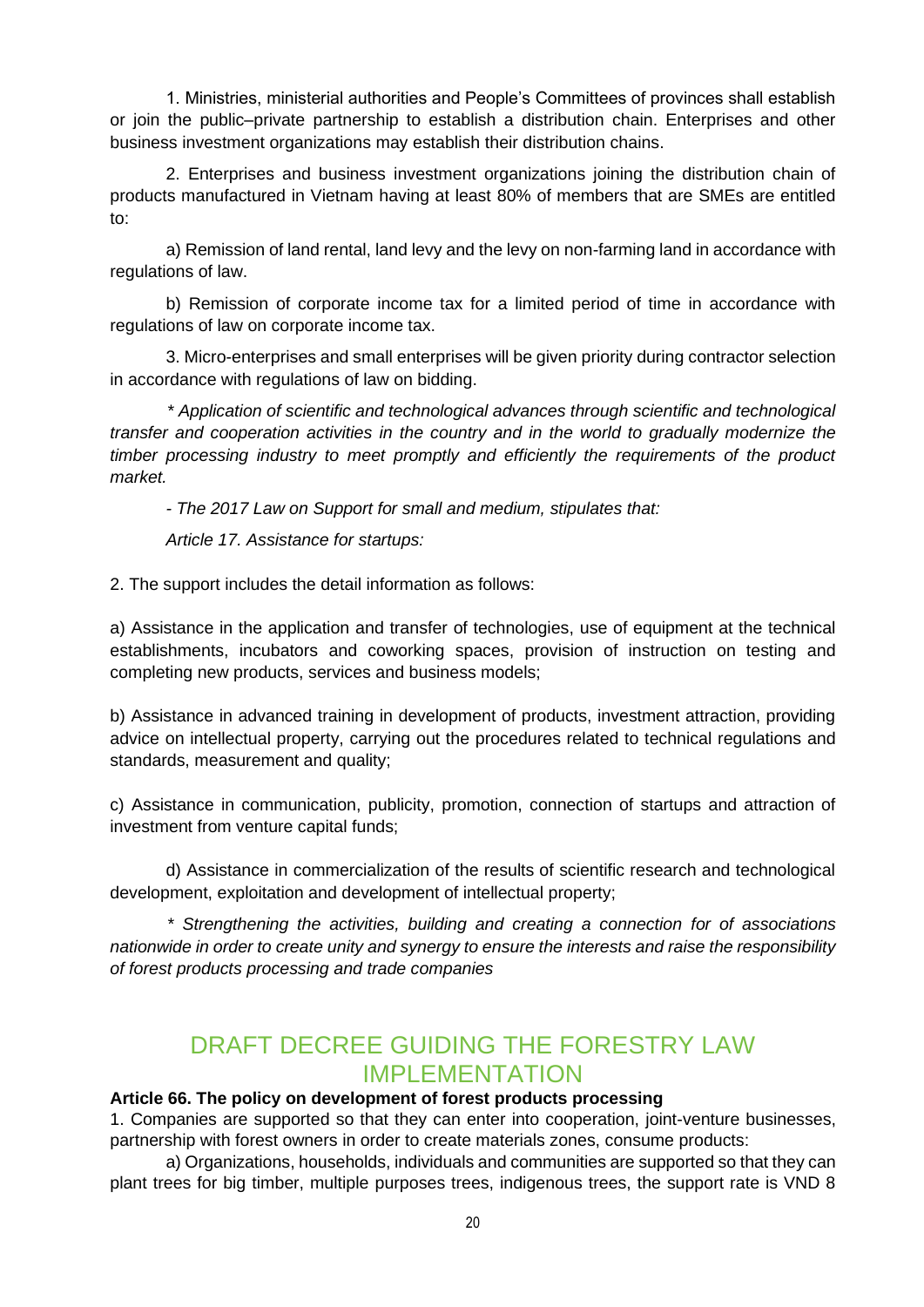million / hectare for big timber trees, VND 5 million / hectare for small timber trees and scattering trees (in accordance with Decision 38/2016-TTg)

b) Domestic investors who own investment projects of factories for processing timber from planted forests, industrial rattan and bamboo in the north west provinces, central highland provinces and provinces hosting poor districts are entitled to financial support from the State budget as follows according to Resolution 30a/2008/NQ-CP dated December 27<sup>th</sup> 2008:

c) A fund of VND 20 billion/factory will be granted for MDF production factory with scale of at least 30.000 m<sup>3</sup> MDF/year; a fund of over VND 10 billion / factory will be granted for factories processing industrial panels from woodchip, rattan at a scale of over 20,000 m<sup>3</sup>, a fund of VND 10 billion/factory will be granted to factories processing veneer panels at a scale of over 100,000 m<sup>3</sup> for infrastructure construction in service for transportation, electricity, treated water supply, workshops housing and waste treatment (Decision 38/2016-TTg)

- A post investment financial support based on the distance of products transportation at a rate of VND 1,500/ton/km; the distance is calculated from the factory location to the centre of Ha Noi city or the centre of Da Nang city, or the centre of Ho Chi Minh city on the nearest possible carriageway road; the value of financial support is calculated based on the actual productivity of the factory's equipment, the supporting duration is 5 years, minimally 70% of the fund is allocated right after the factory construction is completed (the remaining 30% will be disbursed in the period of 5 years)

đ) Investors whose forestry project falls in the category of being preferentially treated investment projects if lease land, water surface of households, individuals for implementing such investment projects shall be supported by the State with 20% of land, water surface leasing costs for the first 5 years since the completion of infrastructure construction (Decree 2010/2013/NĐ-CP, Article 7, Part 1)

e) Investors whose forestry project falls in the category of being preferentially treated investment projects that is included in the master plan of the State competent agencies are exempted from the land use levy when they change the land use purpose for the project implementation according to provisions in this Decree (Decree 2010/2013/ND-CP, Article 8, Part 1)

f) Investors whose forestry projects falls in the category of being preferential treated investment project which is included in master plans approved by the State competent agencies can enjoy deduction equal to 50% of the land use levy when change the land use purpose for the project implementation according to provisions in this Decree (Decree 210/ND-CP on incentive policy for companies investing in agriculture, rural development, Article 8, clause 2)

g) Companies who sign contracts of partnership business on goods supply, consumption with organizations, individuals who directly involve in forestry production are considered by credit organizations for being entitled to loans without collateral of which the value is equal to 70% the project value, partnership model is applied in the loan giving approach (Decree 55/ND-CP on credit policy for agriculture, rural development, Article 14, Clause 1).

2. Forest owners who are organizations, residential communities, households or groups of households shall be supported with an one of financial grant for sustainable forest certification on the basis of not over VND 300,000/hectare for an area of at least 100 hectares (Decision 38/2016-TTg), applied to natural forests and planted forests, meaning for all 3 forest categories.

3. Companies are supported so that they can apply science, advanced technologies, and green growth solutions, increase added value in forest products processing:

4. Supporting industries in forest products processing is prioritized (Decree 23/2015/ND-CP on development of supporting industries)

a) A preferential rate of enterprise income tax of 10% shall be applied during 15 years on companies implementing newly investment projects in supporting industries in forest products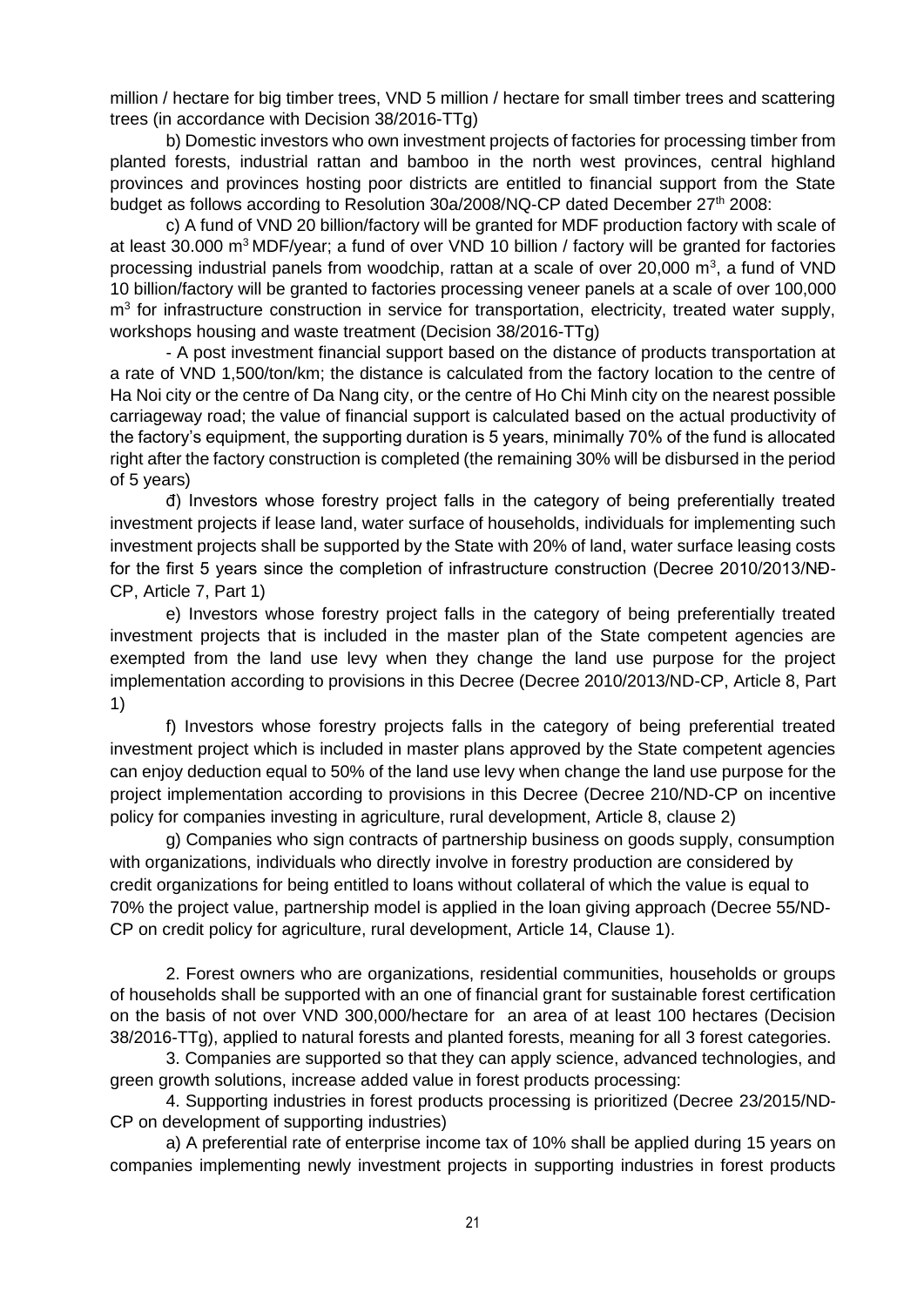processing in areas stricken with especially difficult conditions (in accordance with Circular 96/2015/TT-BTC, Article 11, Clause 1, point a).

b) Tax exemption is applied to importation of machinery, equipment which constitute manufacturing industry of driving and automatic supervision components working in the forest products product line; manufacturing technology, production of new generation biodiversity derived products in service for forest products preservation, processing.

5. Support shall be given to capacity development for human resource involving in forest products processing.

a) Budget for domestic vocational training targeting labourers working in the field of production of supporting technology for forest products processing industry is funded with 70% of the value. (Decree 210/ND-CP, Article 9, Clause 1, Point a)

b) In case investors recruit long-term labourers who have yet been vocationally trained, who are living in special use forests in order to provide capacity development measures and use, contributing to protection of special use forests their companies are supported with an one time financial grant for direct training cost in the companies site on the basis of VND 3 million/3 months / labourer.(Decree 210/2013/ND-CP, Article 9, Clause 1, Point a)

c) Small and medium companies working in the field of forest products processing are deducted, exempted with the costs for participating training courses funded from the State budget on topics of start-up, and business management, vocational training for labourers (the Law on support for small and medium companies (04/2017/QH14), Article 15, Clause 1)

d) The State shall organize the implementation of online training programmes, training programmes via mas media that target small and medium enterprises; direct training courses held at the small and medium enterprises sites in the topic of forest products processing and trade shall be supported. (the Law on support for small and medium companies, Article 15, Clause 2)

#### **Article 70. Policy for development of the forest products market**

1. Organizations, individuals who involve in cooperation, partnership for collective purchase, consumption of forest products are entitled to preferential credit without collateral requirement in the following levels (In accordance with Decree 55/2015/NĐ-CP):

a) Individuals, households who reside outside of rural areas involving in cooperation, partnership with production forests planters who are households, individuals for collective purchase of forest products are entitled to a grant of maximally VND 50 million/each (Decree 55/2015/NĐ-CP, Article 9, Clause 2, Point a);

b) Forest planters being households, individuals who sign contract for products consumption with forest products processing facilities are entitled to a grant of maximally VND 100 million (Decree 55/2015/NĐ-CP, Article 9, Clause 2, Point b);;

c) The rate of interest rate as for loans for the purpose of of protection forests, non-timber forest products development are subjected to negotiation of clients and credit organizations in compliance with regulations of the State Bank of Viet Nam over different periods.

d) In case credit programmes are serving agriculture, rural development In case credit programmes in service for agriculture, rural development are run under the guidance of the Government, the interest rate and and the funding rate is applied in accordance with the Government's regulations.

đ) Loans in the field of agriculture, rural development from the State budget or other entrusted organizations, individuals, the rate of interest must be compliant to provisions of the Government or agreements with the entrusted parties.

2. The State shall support the branding activities, trade promotion, market development, providing information of domestic and international markets for forest products.

a) Cost of training courses, in depth training courses on branding for products shall be supported 50%; cost of consultancy service on copy right, intellectual property shall be supported 100%;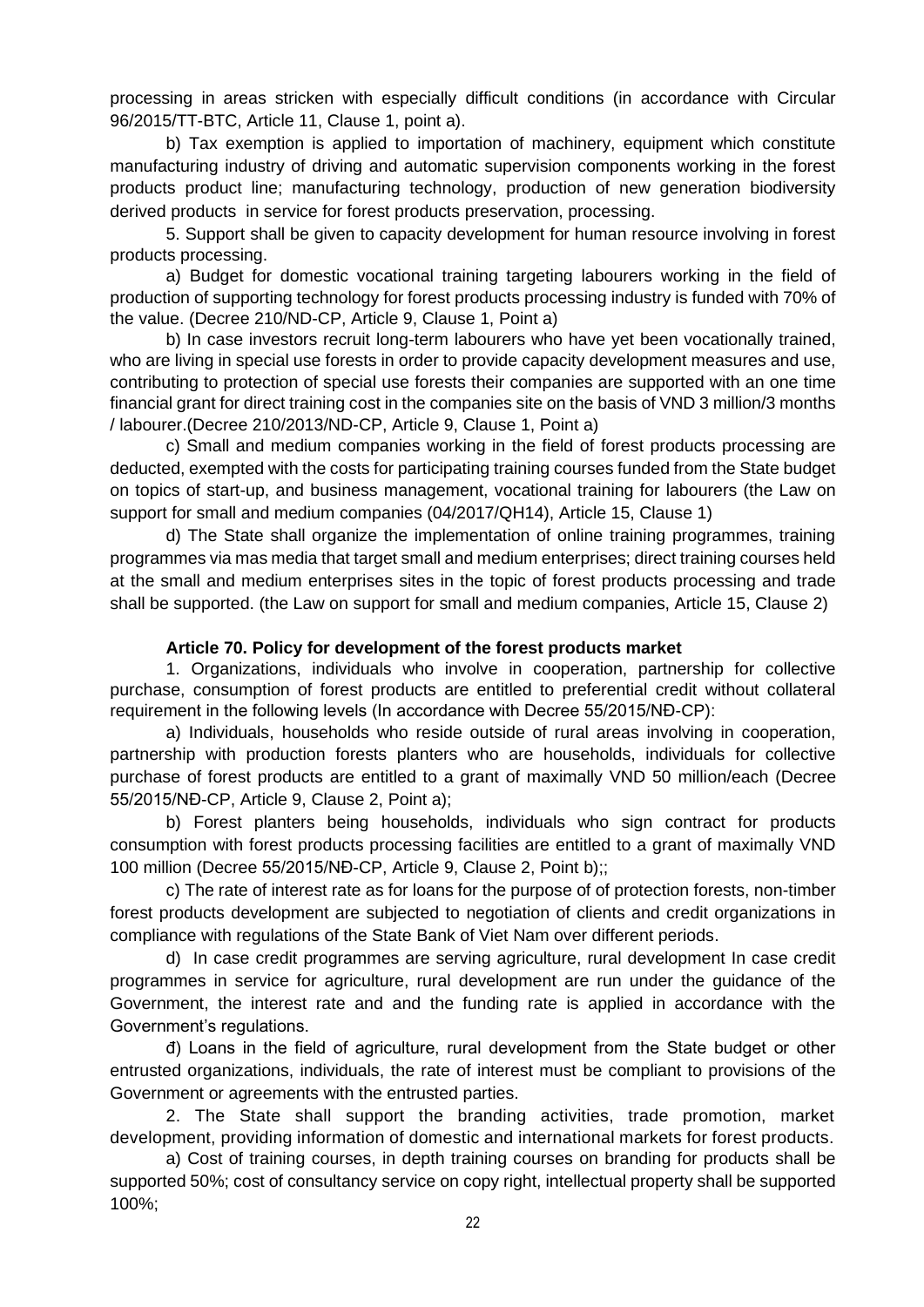b) The establishment of an information system, communication, networking the innovative start-up entities, luring investment from investment fund for innovative start-up entities shall be supported;

c) Companies involving in forest products production and trade shall be supported with 50% of costs for participation of trade fair, trade promotion events in international markets.

### REFERENCES

1. Tran Thi Thuy Hoa, MSc. Vo Cong Danh, MA. Nguyen Thanh Danh, Vietnam Rubber Association, 2015. Report on Timber Supply Resources in Vietnam.

2. Introford - Institute for Tropical Forest Research and Development, 2016. Project on surveying, assessing the current situation, proposing mechanisms and policies for development of the domestic market for timber and forest products nationwide. Restructuring the industry.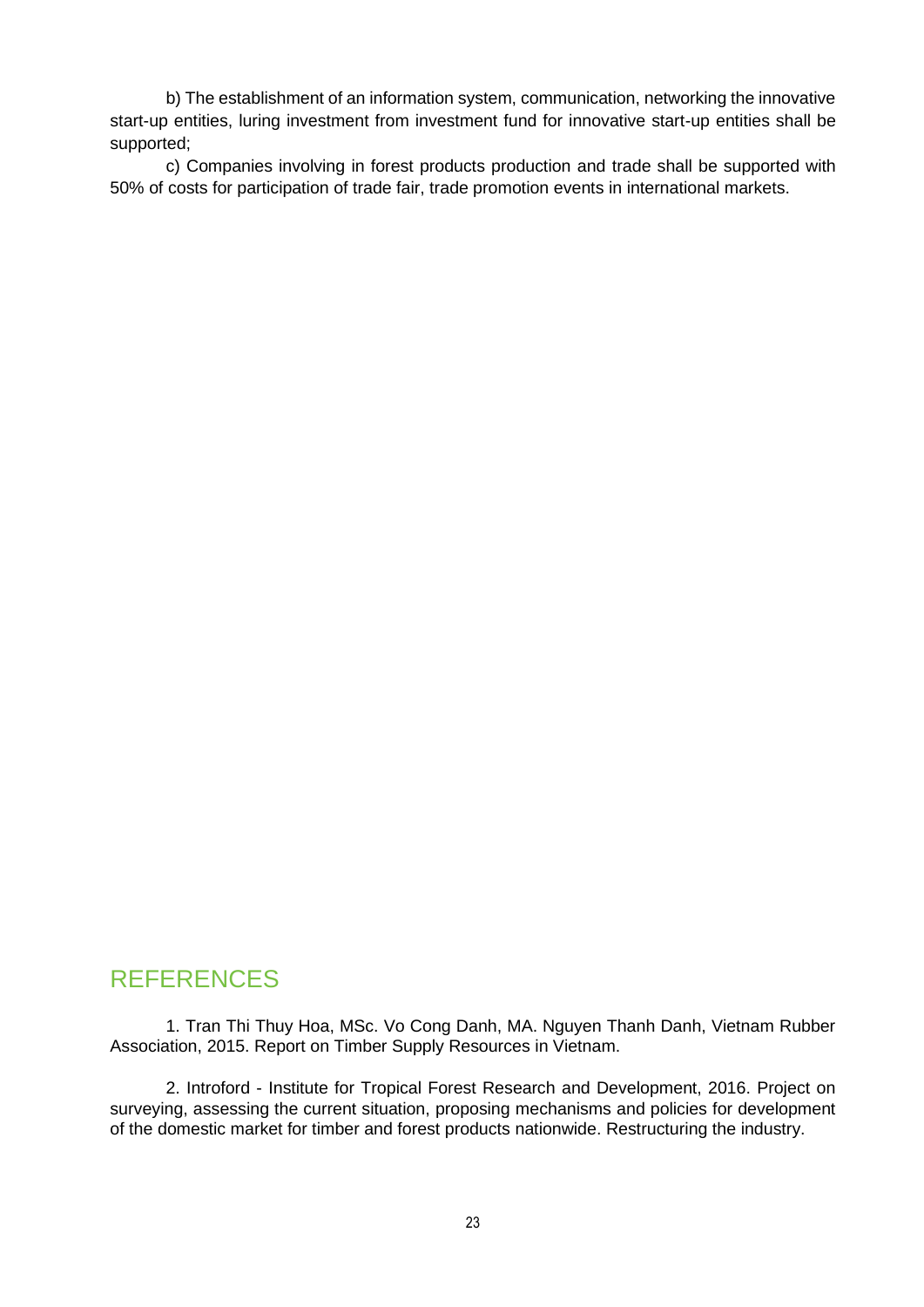3. To Xuan Phuc, Nguyen Ton Quyen, Tran Van Hanh, Tran Le Huy, Cao Thi Can, 2016. Report on Vietnam's Import of Logs and Sawn Timber: Overview by Forest Trend, VIFORES, HAWA, FPD Binh Dinh. 2016.

4. Nguyen Ton Quyen, 2016. Assessment of training needs of human resources in forest product processing industry of Vietnam from the perspective of production and business and international integration.

5. Nguyen Thi Thu Trang and Phan Minh Thuy, 2015. Assisting the Association to carry out research on development strategies for processing wood. Report of the TWO Center, Vietnam Chamber of Commerce and Industry 2015.

6. General Department of Customs, 2017. The situation of export and import of timber and wood products of Vietnam in 2016.

7. General Department of Forestry, 2016. Final Report of the General Department of Forestry 2016.

8. Executive Summary Report, 2017. General Department of Forestry.

9. Ministry of Agriculture and Rural Development, 2015. Final report of the Forest Protection and Development Plan 2015.

Programme on Conservation, Sustainable Use of Forest Biodiversity and Ecosystem Services in Viet Nam

Unit 021, 2<sup>nd</sup> Floor, Coco Building 14 Thụy Khue Str., Tay Ho District, Hanoi, Viet Nam

T: +84 24 39 32 95 72

E: office.biodiversity@giz.de

I: [www.giz.de/viet-nam](http://www.giz.de/viet-nam) <https://snrd-asia.org/conservation-and-sustainable-use-of-biodiversity-and-ecosystem-services-of-forests-in-vietnam/>